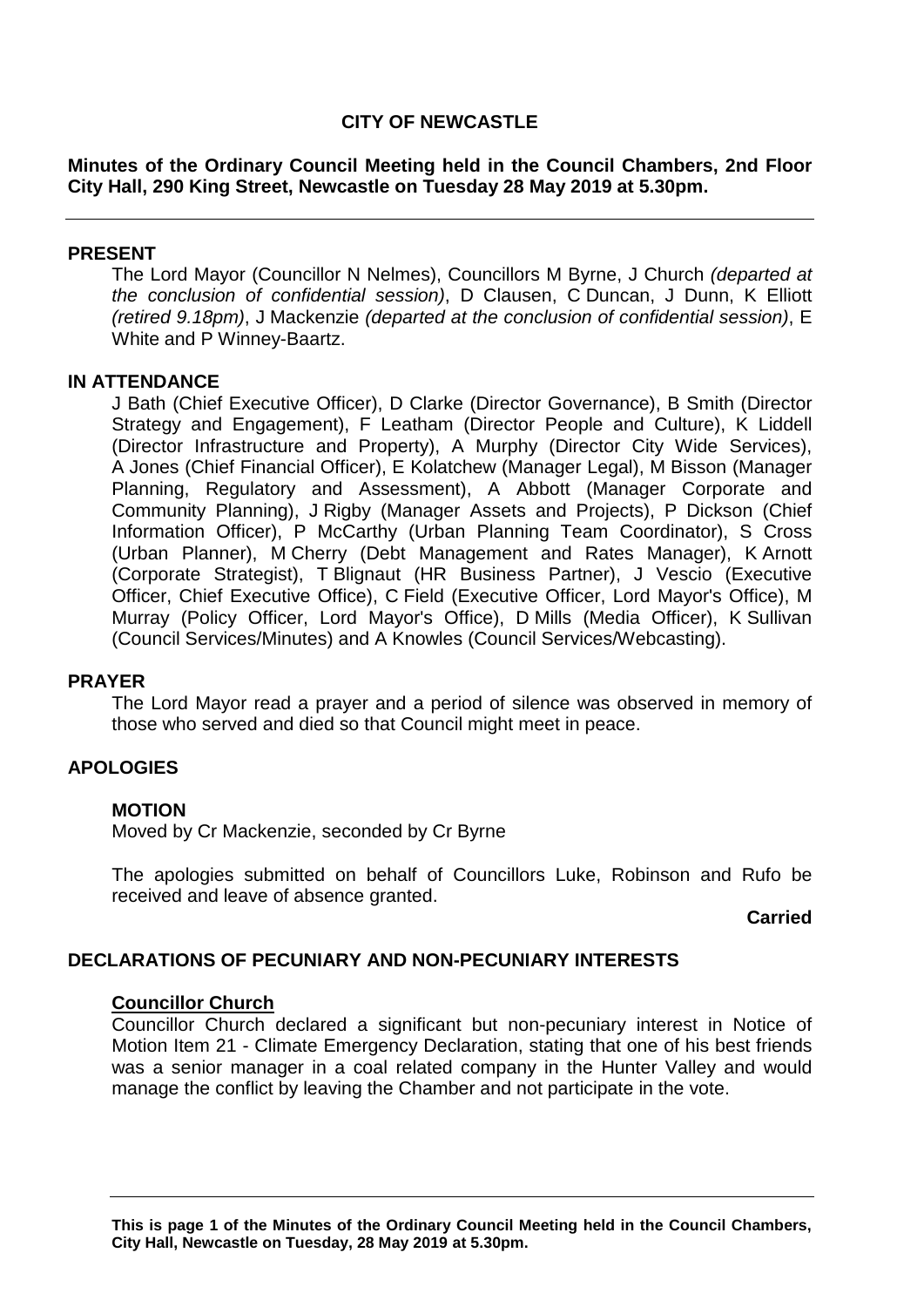# **Councillor Elliott**

Councillor Elliott declared a significant pecuniary interest in Notice of Motion Item 21 - Climate Emergency Declaration, stating that she was currently consulting to a black coal mining client and would vacate the Chamber and not enter into the discussion or debate.

# **Lord Mayor, Councillor Nelmes**

The Lord Mayor, Councillor Nelmes, declared a non-pecuniary less than significant conflict in Confidential Item 5 - Tender - Asphaltic Concrete Services for Contract No. 2019/252T, stating that one of the nine tenderers was a broader company who her husband worked for, however, the company listed was a separate part of the organisation and she would remain in the Chamber for the discussion.

# **CONFIRMATION OF PREVIOUS MINUTES**

# **MINUTES - PUBLIC VOICE COMMITTEE 9 APRIL 2019**

## **MOTION**

Moved by Cr Clausen, seconded by Cr White

The draft minutes as circulated be taken as read and confirmed.

**Carried**

# **MINUTES - ORDINARY COUNCIL MEETING 16 APRIL 2019**

#### **MOTION**

Moved by Cr Clausen, seconded by Cr White

The draft minutes as circulated be taken as read and confirmed subject to the division on Notice of Motion Item 17 - Shifting the City of Newcastle to 100% Renewable Energy being amended to record Councillor Mackenzie as voting for the motion and Councillor Church recorded as voting against the motion.

**Carried**

## **LORD MAYORAL MINUTE**

# **ITEM-7 LMM 28/05/19 - HUNTER STREET MALL RATE RELIEF FROM DEVELOPMENT CONSTRUCTION**

#### **MOTION**

Moved by Lord Mayor, Cr Nelmes

That City of Newcastle:

1 Notes that a number of businesses have contacted City of Newcastle to express concerns regarding current and future trading levels due to construction in Newcastle East, in particular in the Hunter Street Mall;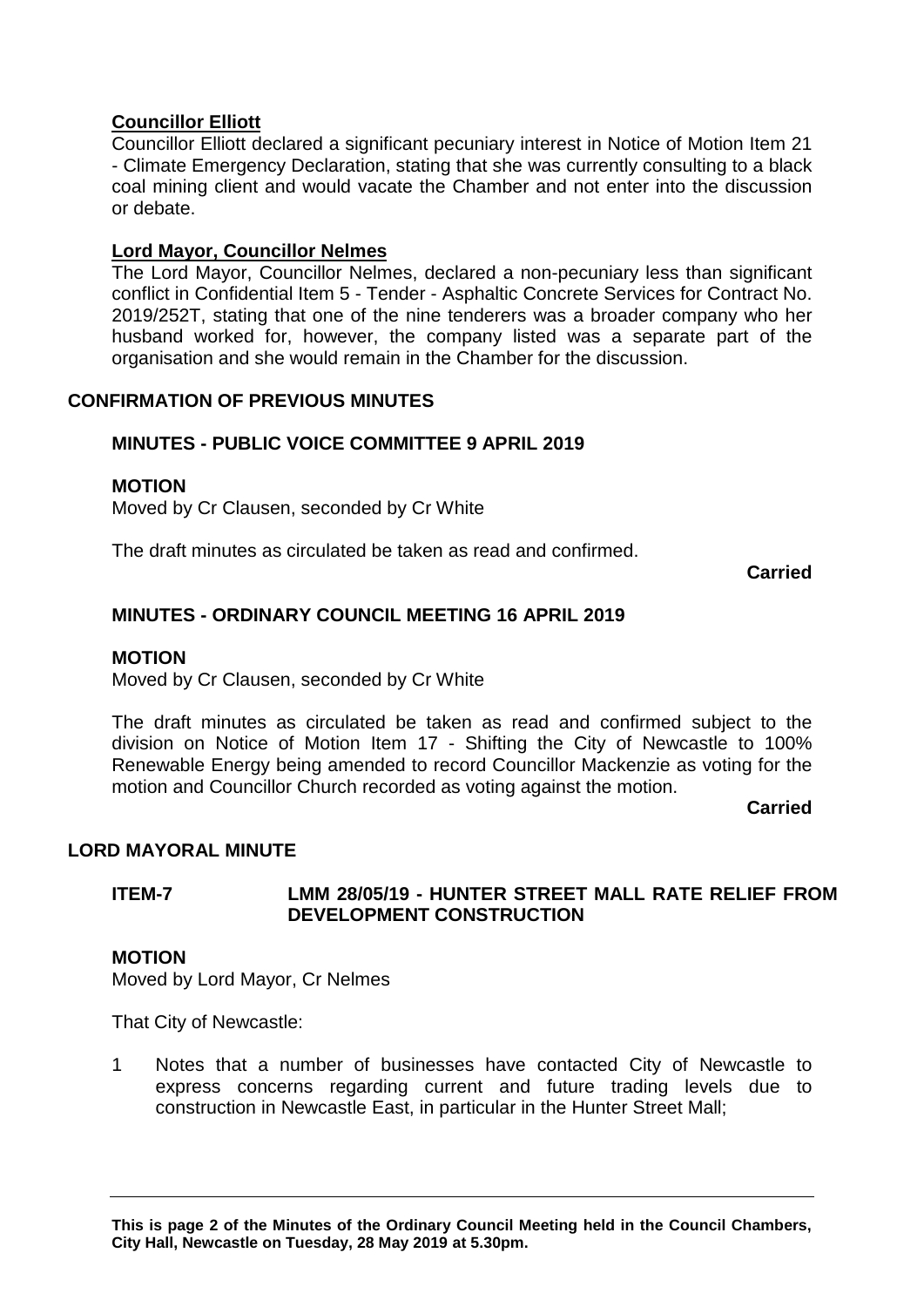- 2 Recognises that the level of construction will remain high during the delivery of the Iris Capital East End project and the *Hunter Street Newcastle East End Stage One Streetscape Plan* adopted by Council in April 2018;
- 3 Implements a rate assistance plan designed to assist local small and medium businesses who are feeling financial pressure from ongoing development construction in the Hunter Street Mall and Newcastle's East End.

**Carried unanimously**

#### **ITEM-8 LMM 28/05/19 - LOWER HUNTER FREIGHT CORRIDOR PRIORITISATION**

# **MOTION**

Moved by Lord Mayor, Cr Nelmes

That City of Newcastle:

- 1 Notes with disappointment recent reports that the Lower Hunter Freight Rail Corridor from Fassifern to Hexham 'appears uncertain' after the approval of a motorsport park at Wakefield by the Hunter and Central Coast Regional Planning Panel;
- 2 Notes that the NSW Liberal Government has previously announced \$14 million in the 2018-19 Budget, \$11.8 million in the 2017-18 Budget and \$14 million in 2016-17 Budget, a combined total of \$39.8 million over the last three Budget cycles, to undertake detailed planning for the Lower Hunter Freight Corridor;
- 3 Noting that Budget Papers reveal that the NSW Government has spent only \$1.59 million of these committed funds, seeks clarification from the NSW Government regarding their commitment to delivering the Lower Hunter Freight Rail Corridor, which they advise will:
	- i) Provide essential rail capacity for passenger and freight train growth across the broader rail network.
	- ii) Increase the efficiency and reliability of the rail network by separating the majority of freight and passenger rail services on the congested area between Fassifern and Newcastle;
	- iii) Enhance urban amenity and liveability in the Newcastle region by removing most of the freight trains from within the urban area and at the Adamstown and Islington Junction level crossings.
- 4 Notes that according to Infrastructure Australia the Lower Hunter Freight Corridor has been identified as one of seven key transport corridors that's protection could save Australia \$11 billion;
- 5 Writes to the Premier, the Planning Minister and the Transport Minister calling on the NSW Government to expedite the preservation of the Lower Hunter Freight Corridor, complete the technical investigations for the project, and deliver this project, as promised over successive Budget cycles;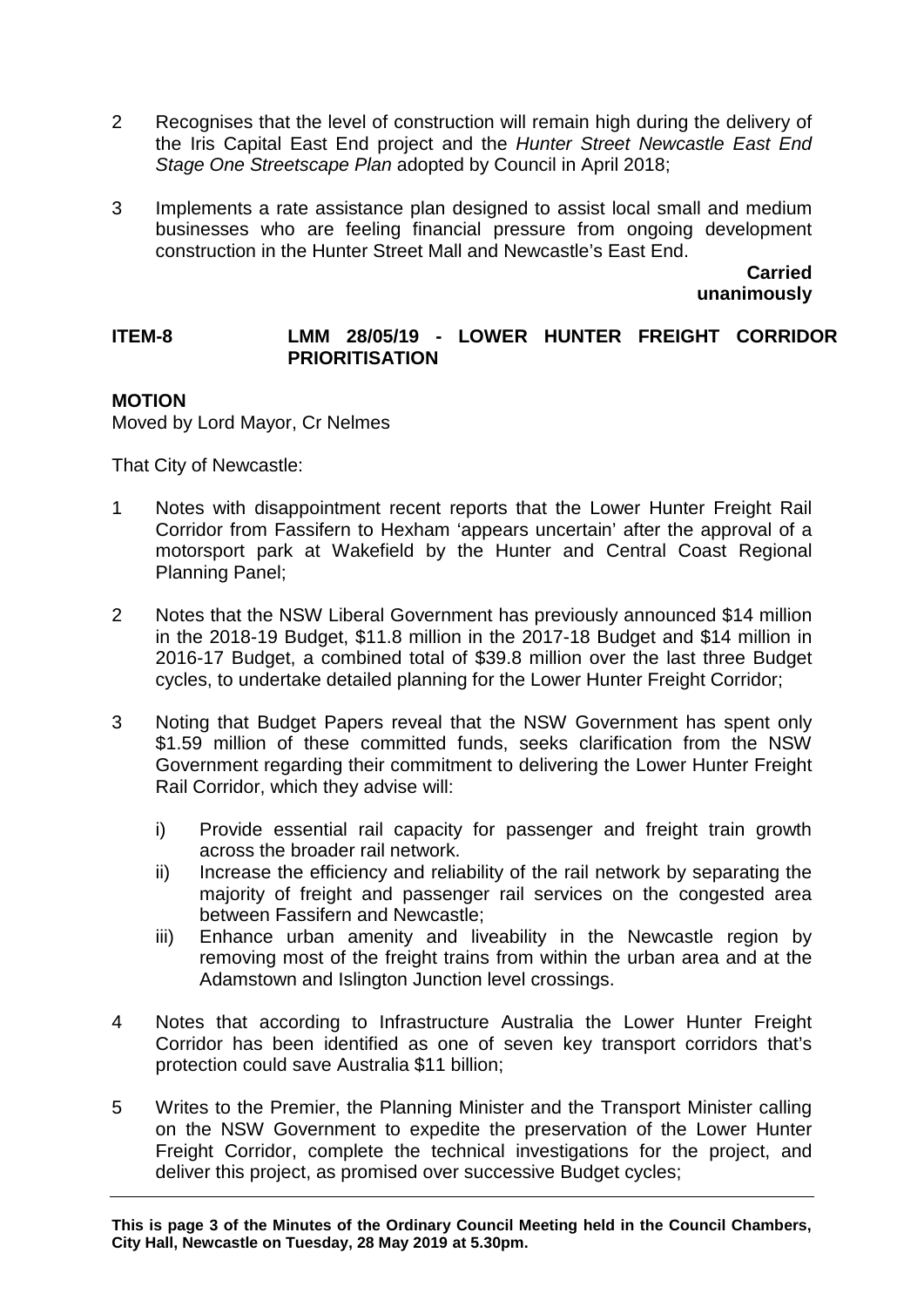6 Invites the Regional Manager and Coordinator General, Hunter Region, Transport for NSW, to update Council regarding the Lower Hunter Freight Rail Corridor and other significant transport infrastructure projects affecting the Newcastle Local Government Area (LGA) including, but not limited to, the M1 Pacific Motorway extension to Raymond Terrace and the Rankin Park to Jesmond – Newcastle Inner City Bypass Project.

> **Carried unanimously**

# **ITEM-9 LMM 28/05/19 - LIGHT UP NEWCASTLE STREET TREES INITIATIVE**

# **MOTION**

Moved by Lord Mayor, Cr Nelmes

- 1 Supports the installation of LED bud lighting in street trees in business and local centres across the City of Newcastle to create more attractive, safe and exciting streetscapes;
- 2 Develops a best-practice policy and an appropriate application process to ensure installation of appropriate and complying lighting;
- 3 Explores the option of creating a matched grant funding initiative to support the uptake of this opportunity across the city.
- 4 Supports this initiative by exploring further opportunities for decorative lighting on, or in the surrounds of, City assets such as City Hall, Newcastle Art Gallery, Newcastle Museum and Newcastle Libraries.

**Carried unanimously**

# **ITEM-10 LMM 28/05/19 - FEDERAL ELECTION RESULTS**

## **MOTION**

Moved by Lord Mayor, Cr Nelmes

That City of Newcastle:

- 1 Acknowledges the re-election of the Prime Minister, the Hon. Scott Morrison MP, and the Federal Liberal National Government, following the 18 May 2019 poll;
- 2 Notes new and returning Ministerial portfolio responsibilities for a number of Minister's with responsibility for policy regarding local government, including new Minister for Regional Services, Decentralisation and Local Government, the Hon. Mark Coulton MP, Deputy Prime Minister and Minister for Infrastructure, Transport and Regional Development, the Hon. Michael McCormack MP and Minister for Population, Cities and Urban Infrastructure, the Hon. Alan Tudge MP: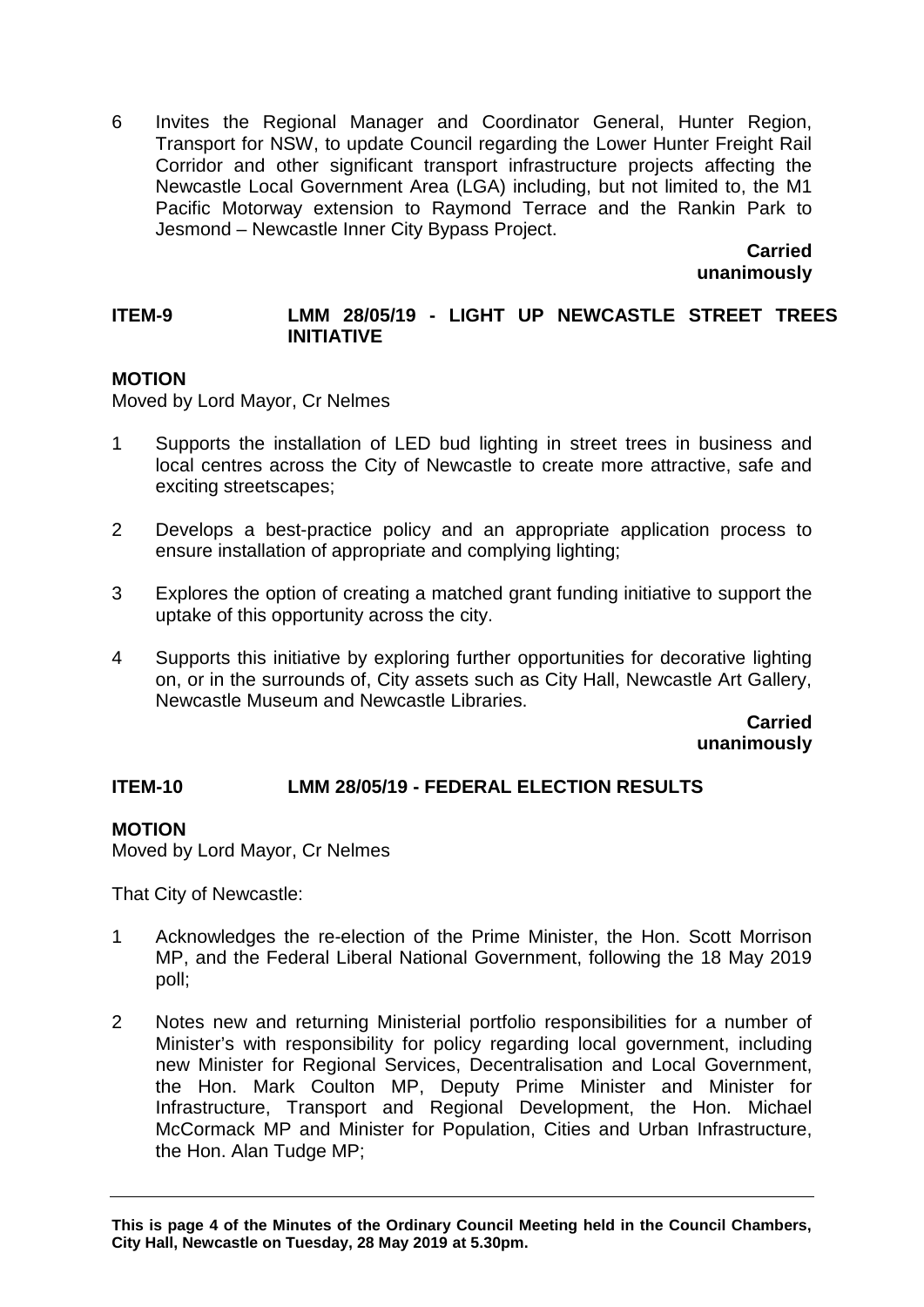- 3 Congratulates the following local Hunter Members of Parliament on their reelection:
	- Sharon Claydon MP, Federal Member for Newcastle
	- Pat Conroy MP, Federal Member for Shortland
	- Joel Fitzgibbon MP, Federal Member for Hunter
	- Meryl Swanson MP, Federal Member for Paterson
- 4 Commits to continuing our collaborative working relationship with the Federal Government and the Federal Labor Opposition for the benefit of the people of the City of Newcastle.

#### **Carried unanimously**

# **REPORTS BY COUNCIL OFFICERS**

## **ITEM-38 CCL 28/05/19 - MARCH QUARTERLY BUDGET REVIEW**

#### **MOTION**

Moved by Cr White, seconded by Cr Winney-Baartz

That Council:

1 Council receives the March Quarterly Budget Review Statement **(Attachment A)** and adopts the revised budget as detailed therein.

**Carried**

# **ITEM-39 CCL 28/05/19 - ENDORSEMENT OF MARCH QUARTERLY PERFORMANCE OF OUR BUDGET (2018-2022 DELIVERY PROGRAM)**

#### **MOTION**

Moved by Cr Clausen, seconded by Cr White

1 That Council receive the March Quarterly Performance on the 2018-2022 Delivery Program as per **Attachment A**.

**Carried**

**ITEM-40 CCL 28/05/19 - EXECUTIVE MONTHLY PERFORMANCE REPORT**

## **MOTION**

Moved by Cr Clausen, seconded by Cr White

That Council:

1 Receives the Executive Monthly Performance report for April 2019.

**Carried**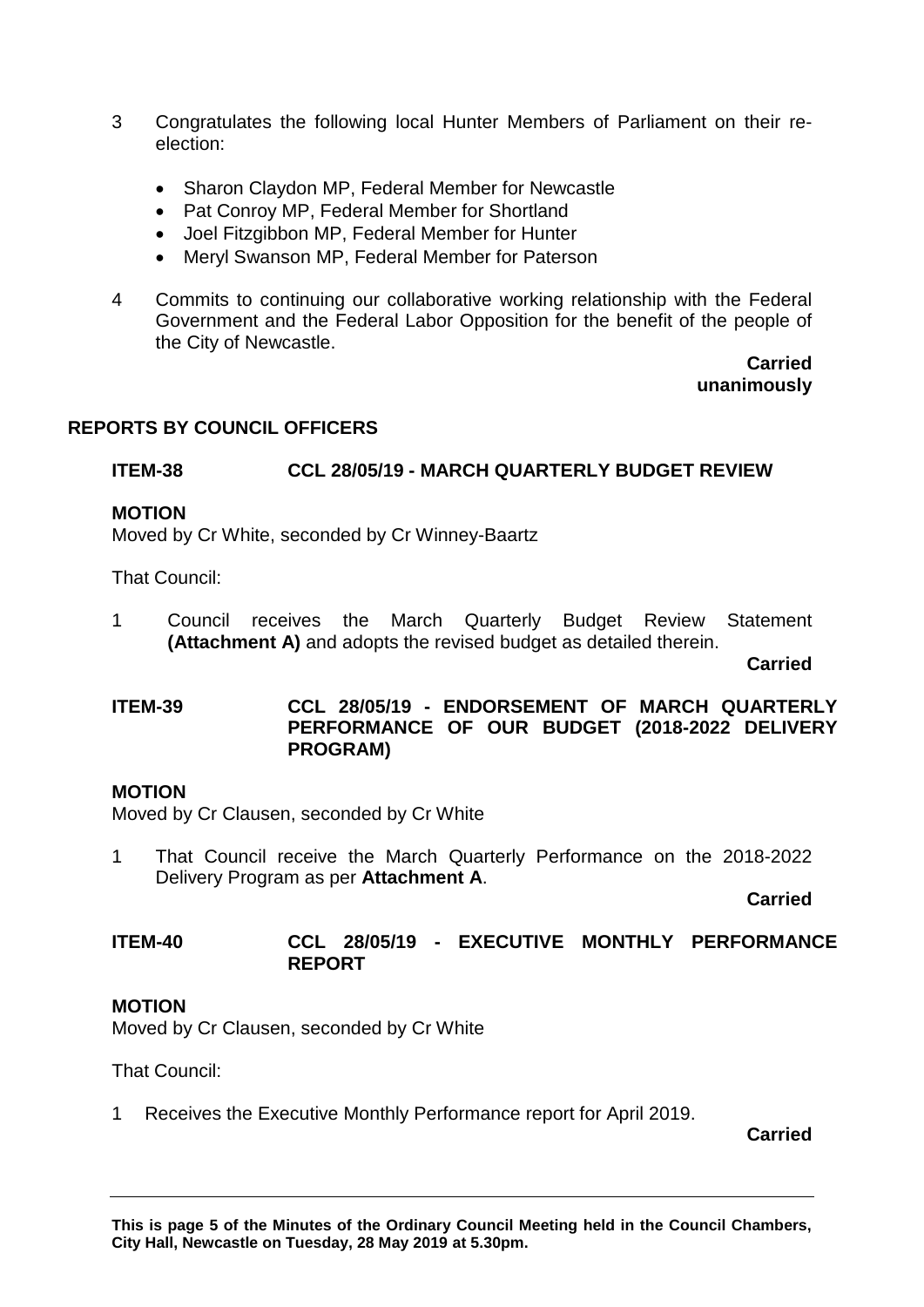# **ITEM-35 CCL 28/05/19 - CREATE A NEW HERITAGE ITEM FOR THE NEWCASTLE. ENDORSE AMENDMENT TO THE NEWCASTLE LEP 2012**

#### **MOTION**

Moved by Cr Duncan, seconded by Cr Mackenzie

- 1 That Council:
	- i) Endorses the attached Planning Proposal **(Attachment A),** prepared in accordance with Section 3.33 of the *Environmental Planning and Assessment Act 1979* (EP&A Act)*,* to amend the NLEP 2012 to create a new heritage item for the former Civic Railway Station, Newcastle.
	- ii) Forwards the Planning Proposal to the Minister for Planning for Gateway determination pursuant to Section 3.34 of the EP&A Act.
	- iii) Advises the Secretary of the Department of Planning and Environment (DPE) that City of Newcastle (CN) does not seek to exercise delegations for undertaking Section 3.36(1) of the EP&A Act*.*
	- iv) Consults with the community and relevant government agencies as instructed by the Gateway Determination.
	- v) Receives a report back to Council on the Planning Proposal as per the requirements of Section 3.34 of the EP&A Act*.*

*For the Motion:* Lord Mayor, Cr Nelmes and Councillors Byrne, Clausen, Church, Duncan, Dunn, Elliott, Mackenzie, White and Winney-Baartz.

**Against the Motion:** Nil.

**Carried**

## **ITEM-36 CCL 28/05/19 - PROPOSED ROAD CLOSURE AND SALE OF PART OF HILL STREET, JESMOND AND REQUEST FOR REDUCTION OF FEES**

## **MOTION**

Moved by Cr Clausen, seconded by Cr Winney-Baartz

- A That Council:
	- 1 Endorse the closure of a 98.2 m2 section of road reserve adjacent to Lot 62 DP 1031438, as shown at **Attachment A**.
	- 2 Subject to finalisation of the road closure, approve the exchange of the closed road reserve for two sections (total 30.5m2) of the adjacent landowner's property at 1A Hill Street, Jesmond (Lot 62 DP 1031438).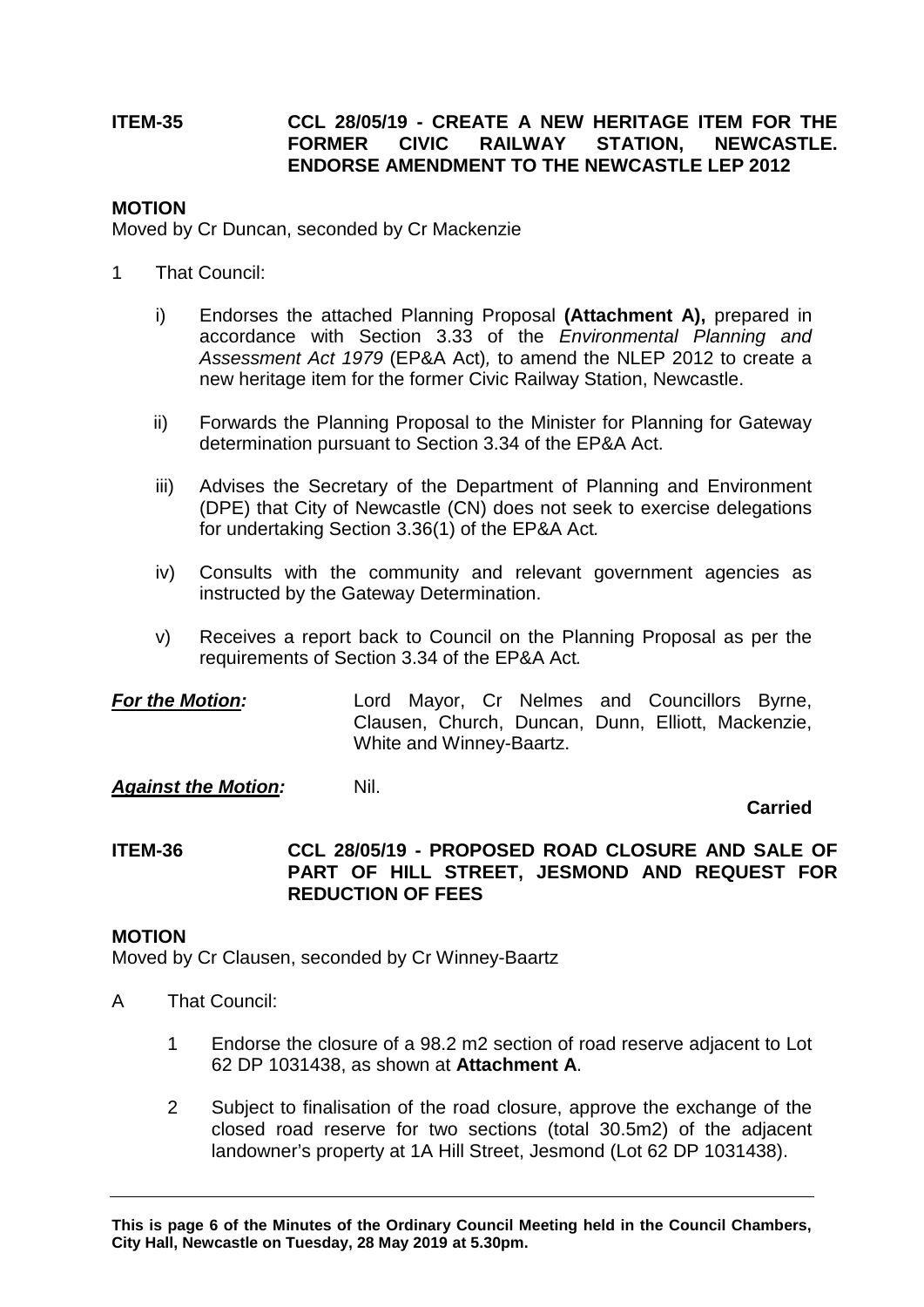- 3 Subject to the exchange, that the acquired two sections of land be incorporated into the road reserve for enabling adequate widening of the footway in that vicinity of Hill Street, Jesmond.
- 4 Endorse seeking compensation from the landowner for the sale proceeds – consisting of (a) the 67.7m2 land exchange difference in land area at 1A Hill Street, Jesmond (based on Valuer General rates), and (b) seeking full cost recovery of associated fees and charges that accompany the closure and exchange.
- 5 The revenue received by City of Newcastle from the sale of the land be transferred to the Land and Property Reserve
- 6 Grant authority to the Chief Executive Officer or his delegate to execute all relevant documentation to effect the transaction.
- B That Council considering the adjacent landowner's Not for Profit and registered charity status and their valuable community service, approve their request for a waiver of the land compensation and reduction of associated fees and charges (total estimated at \$35,000 excl GST) to \$1 as a show of support for Zara's House.

In addition to moving the motion, Councillor Clausen offered the Chief Executive Officer \$1.00 as payment on behalf of Zara's House for the transfer of the land and asked that this be recorded and receipted in the minutes.

The motion moved by Councillor Clausen and seconded by Councillor Winney-Baartz was put to the meeting.

**Carried unanimously**

# **ITEM-37 CCL 28/05/19 - EXHIBITION OF THE DRAFT FERN BAY AND NORTH STOCKTON STRATEGY**

## **MOTION**

Moved by Cr Mackenzie, seconded by Cr Church

That Council:

- 1 Places the Draft Fern Bay and North Stockton Strategy (**Attachment A),**  Implementation Plan (**Attachment B**) and Background Investigations (**Attachment C**) on public exhibition for a period of 28 days.
- 2 Receives a report back to Council following the public exhibition period.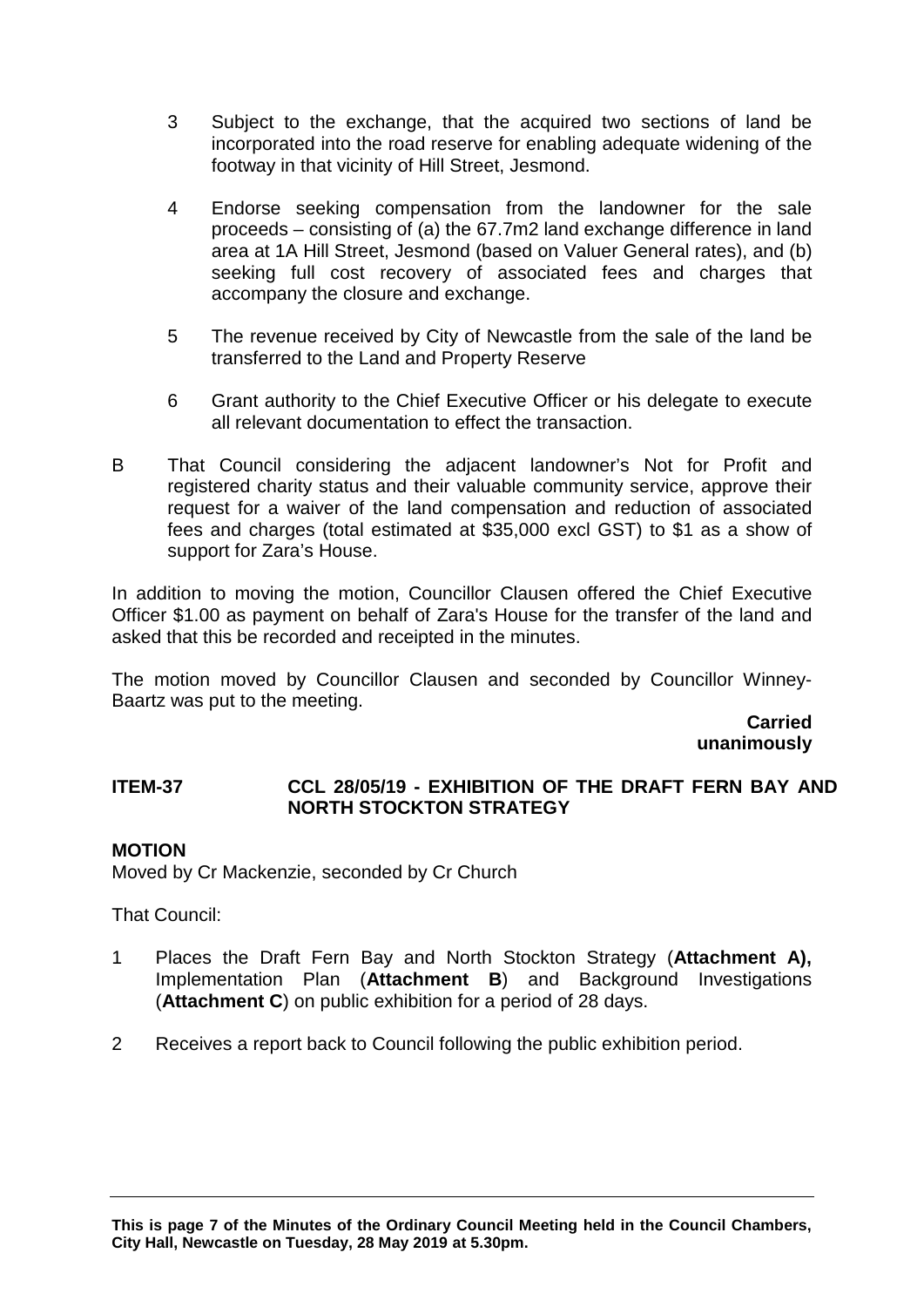## **PROCEDURAL MOTION**

Moved by Lord Mayor, Cr Nelmes, seconded by Cr Winney-Baartz

Item 37 - Exhibition of the Draft Fern Bay and North Stockton Strategy lay on the table pending a workshop with Councillors at City of Newcastle and potentially Port Stephens Council.

> **Carried unanimously**

## **ITEM-41 CCL 28/05/19 - REVIEW OF BUSINESS IMPROVEMENT AREAS (BIAS) IN NEWCASTLE IMPLEMENTATION REPORT - CONSIDERATION OF PUBLIC SUBMISSIONS**

## **PROCEDURAL MOTION**

Moved by Cr Elliott, seconded by Cr Church

Item 41 - Review of Business Improvement Areas (BIAs) in Newcastle Implementation Report - Consideration of Public Submissions, be heard following completion of the Notices of Motion.

**Carried**

## **ITEM-42 CCL 28/05/19 - COUNCIL REPRESENTATION AT THE UNITED NATIONS HIGH LEVEL POLITICAL FORUM JULY 2019**

#### **MOTION**

Moved by Cr Winney-Baartz, seconded by Cr Byrne

That Council:

- 1 Accepts the invitation to participate in the framework of the 2019 High-Level Political Forum (HLPF) at the UN Headquarters in New York.
- 2 Nominates the Lord Mayor or Deputy Lord Mayor as the City of Newcastle's representative at the HLPF.
- 3 Prior to the HLP, Council Offices organise a workshop with Council's representative and community organisations, including the University, to inform and update the representative and the other participants.
- 4 Following the HLPF, Council holds a briefing to provide community report back.

**Carried**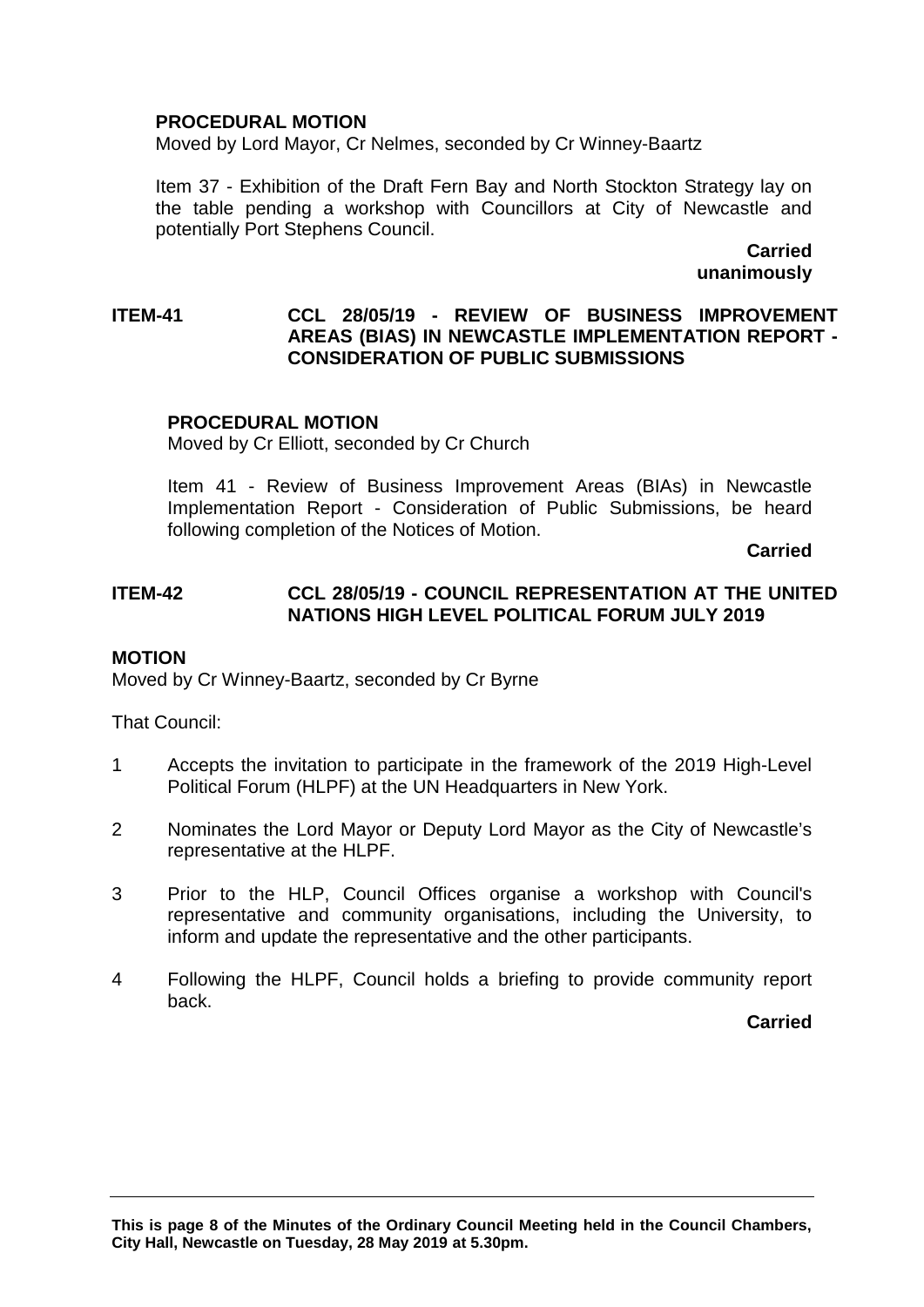# **NOTICES OF MOTION**

# **ITEM-20 NOM 28/05/19 - OFFSHORE MINING AND SUPPORTING THE FIGHT FOR THE BIGHT**

Councillor Elliot declared a significant non-pecuniary interest in Notice of Motion Item 20 - Offshore Mining and Supporting the Fight for the Bight and left the Chamber for discussion on the item.

## **MOTION**

Moved by Cr Mackenzie, seconded by Cr Byrne

That the City of Newcastle:

- 1 Reaffirms its opposition to offshore exploration and mining due to unacceptable environmental impacts, and negative economic impacts on the recreational and commercial fishing and tourism industries.
- 2 Opposes all seismic testing, including the application for 3D seismic testing in PEP11 expected to be submitted in the first half of 2019.
- 3 Opposes the exploration of oil and gas in the Great Australian Bight.
- 4 Writes to the NSW Government to request that the NSW Government:
	- a) Prohibit the processing and transport of gas produced from wells offshore from the NSW coastline to the NSW mainland.
	- b) Prohibit the construction of infrastructure relating to offshore exploration and mining activities in NSW.
- 5 Writes to Equinor and the National Offshore Petroleum Safety and Environmental Management Authority (NOPSEMA) to formerly advise them of our opposition to the exploration for oil and gas in the Great Australian Bight.
- 6 Liaise with the Port Stephens, Lake Macquarie and Central Coast Councils to communicate this decision and identify opportunities for collaboration on this matter.

#### **AMENDMENT**

Moved by Cr Clausen, seconded by Cr Winney-Baartz

That the City of Newcastle:

- 1 Notes previous opposition to offshore exploration on the grounds of environmental and economic impacts on recreational and commercial fishing and tourism;
- 2 Opposes the exploration of oil and gas in the Great Australian Bight, noting that the Australian Maritime Officers Union (AMOU) have previously commented that the employment opportunities for Australian workers in the exploration activities in the Great Australian Bight may be limited;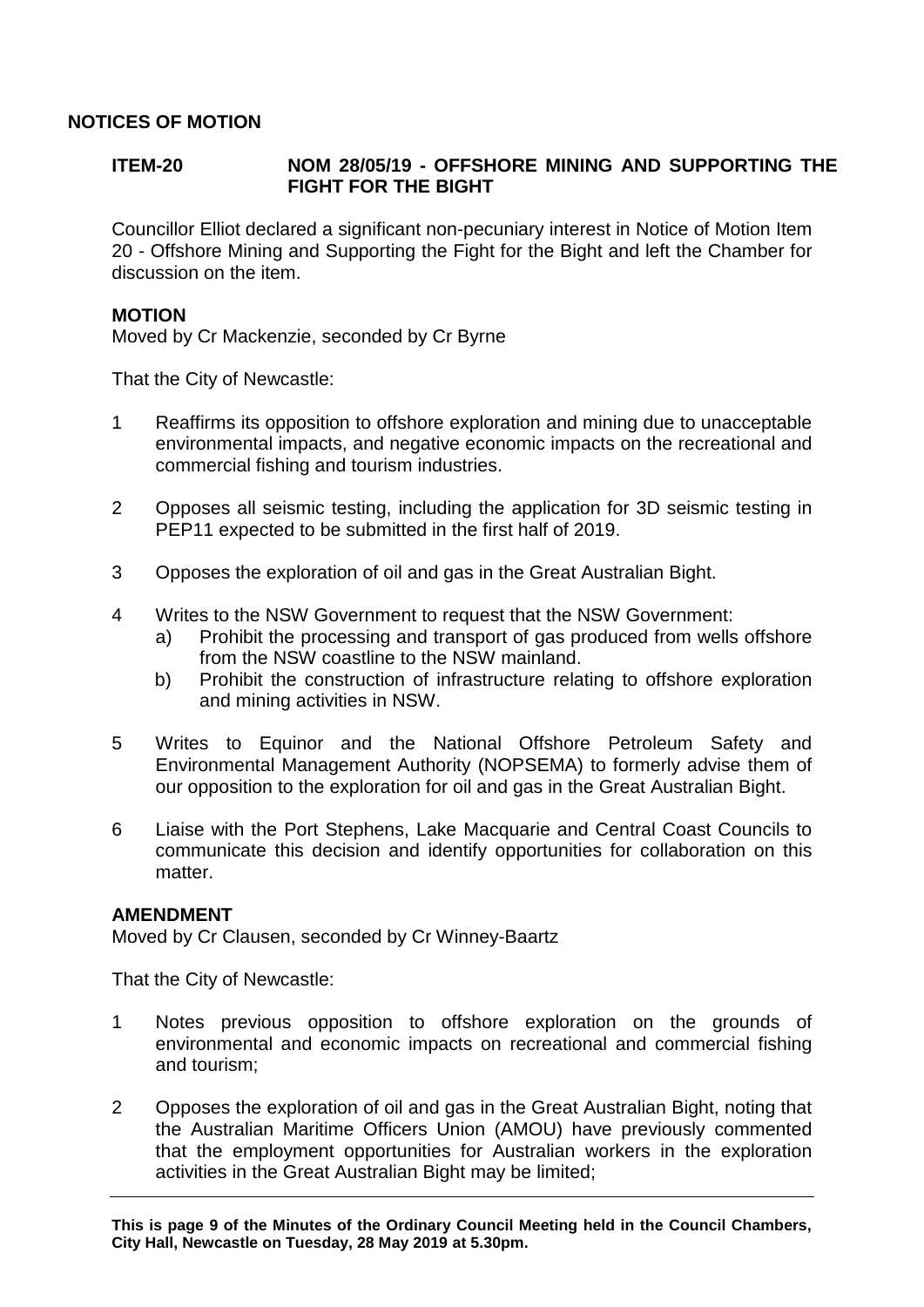- 3 Notes the NSW Government's views regarding offshore gas exploration off the Newcastle Coast, with the then NSW Minister for Resources asserting in February 2018 that the federal approval processes are not robust and do not adequately consider the environmental risks of testing;
- 4 Writes to Equinor and the National Offshore Petroleum Safety and Environmental Management Authority (NOPSEMA) noting considerable community opposition to the exploration for oil and gas in the Great Australian Bight;
- 5 Liaise with the Port Stephens, Lake Macquarie and Central Coast Councils to communicate this decision and identify opportunities for collaboration on this matter.

*Against the Amendment:* Councillors Byrne, Church and Mackenzie.

## **Carried**

The motion moved by Councillor Mackenzie and seconded by Councillor Byrne, as amended, was put to the meeting.

> **Carried unanimously**

Councillor Elliott returned to the Chamber at the conclusion of the item.

# **ITEM-21 NOM 28/05/19 - CLIMATE EMERGENCY DECLARATION**

Councillors Church and Elliott left the Chamber for discussion on the item.

## **MOTION**

Moved by Cr Mackenzie, seconded by Cr Duncan

That the City of Newcastle

- 1 Notes the preceding commitments by the City of Newcastle to addressing climate change, including but not limited to:
	- a) Formally committing to the principles and targets of the Paris Climate Agreement (December 2018);
	- b) Developing pathway to achieve the greenhouse gas (GHG) emissions reductions necessary to align with the principles of the Paris Climate Agreement and a 1.5 degree Celsius outcome, as the foundation for the update and review of the Newcastle 2020 Carbon and Water Management Action Plan in 2019-2020 (December 2018);
	- c) Reviewing the implications of the Taskforce on Climate-Related Financial Disclosures (TCFD) for the City of Newcastle's financial and risk reporting (February 2019); and

*For the Amendment:* Lord Mayor, Cr Nelmes and Councillors Clausen, Duncan, Dunn, White and Winney-Baartz.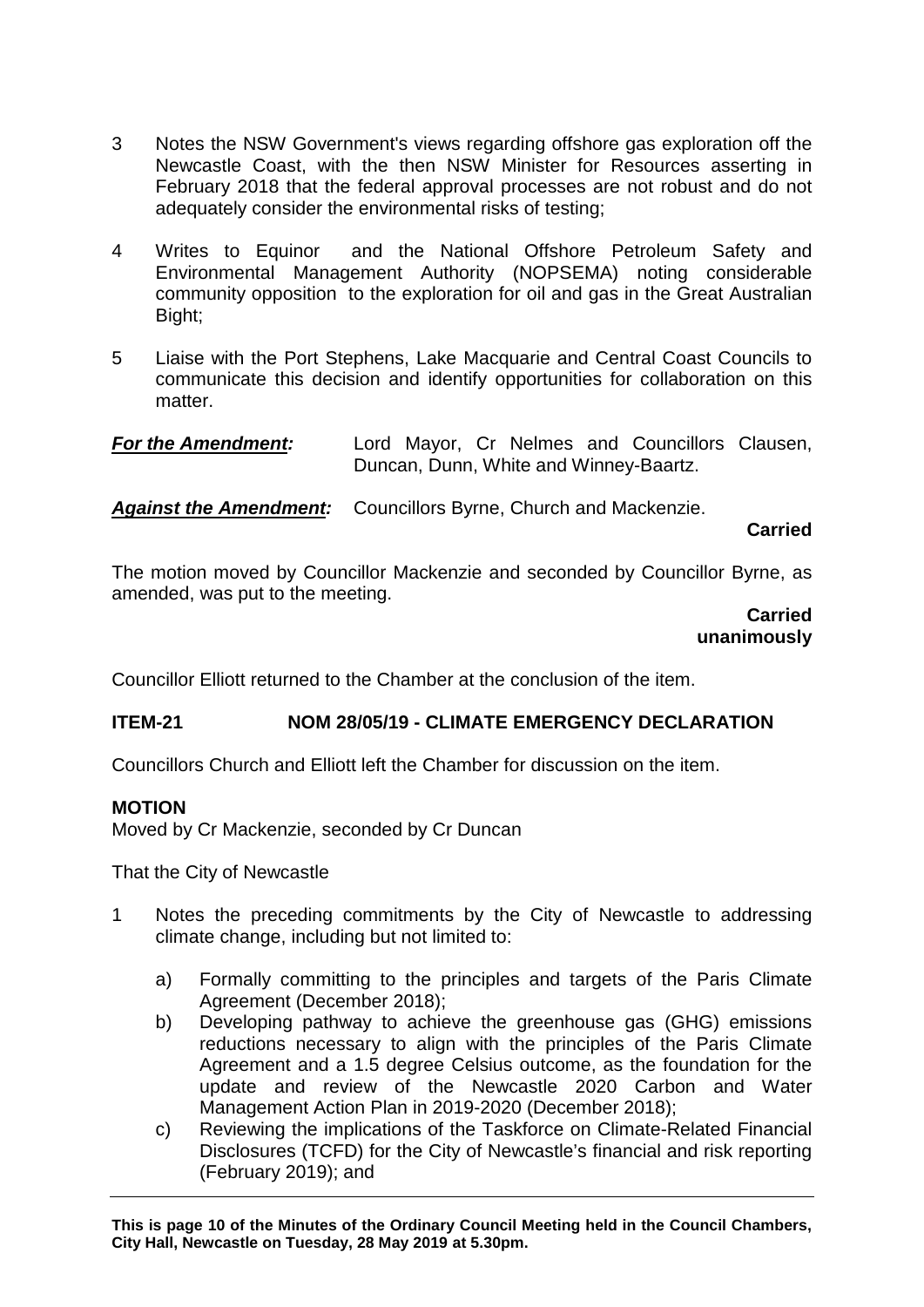- d) Developing a business case on the cost of expanding to 100% of the electricity used across Council's operations produced from renewable sources as part of the Newcastle 2020 Climate Action Plan review (April 2019).
- 2 Acknowledges publicly that we are in a state of climate emergency that requires urgent action by all levels of government; that human induced climate change represents one of the greatest threats to humanity, civilisation, and other species; and that it is still possible to prevent the most catastrophic outcomes if societies take emergency action, including local councils.
- 3 Writes to the Federal and State members for Newcastle and Wallsend, the NSW Environment Minister and the Federal Environment Minister, advising them of Council's resolution and urging them to acknowledge a climate emergency and to act with urgency to address the crisis, including a legislated programs to drive emergency action to reduce greenhouse gas emissions and meet the Paris Agreements targets.
- 4 Writes to all Council members of the Hunter Joint Organisations (Cessnock City Council, Dungog Shire Council, Lake Macquarie City Council, Maitland City Council, MidCoast Council, Muswellbrook Shire Council, Port Stephens Council, Singleton Council and the Upper Hunter Shire Council) advising them of Council's resolution and inviting them to join with us by declaring a climate emergency, developing their own Climate Emergency Plans and advocating to State and Federal Governments as per this resolution.

Councillor Dunn left the Chamber during discussion on the item.

# **AMENDMENT**

Moved by Cr Clausen, seconded by Cr Duncan

That the City of Newcastle:

- 1 Reaffirms the City of Newcastle's commitment to a just economic transition for coal mining communities, including support for investment in hydrogen as an export energy, construction of large-scale renewables and pumped hydro, and manufacturing of electric vehicles;
- 2 Notes the City of Newcastle's actions, not rhetoric, including a City owned 5MW solar farm, and adopted target for net zero emissions;
- 3 Notes that a party, which doesn't accept that global warming is occurring and had 14 different energy policies in the past three years, won the federal election;
- 4 Notes that Bob Brown's 'Adani Convoy' was cited as a key reason for the Liberal Party's victory;
- 5 Recognises that there is a Global Climate Emergency and urgent need for real action on climate change;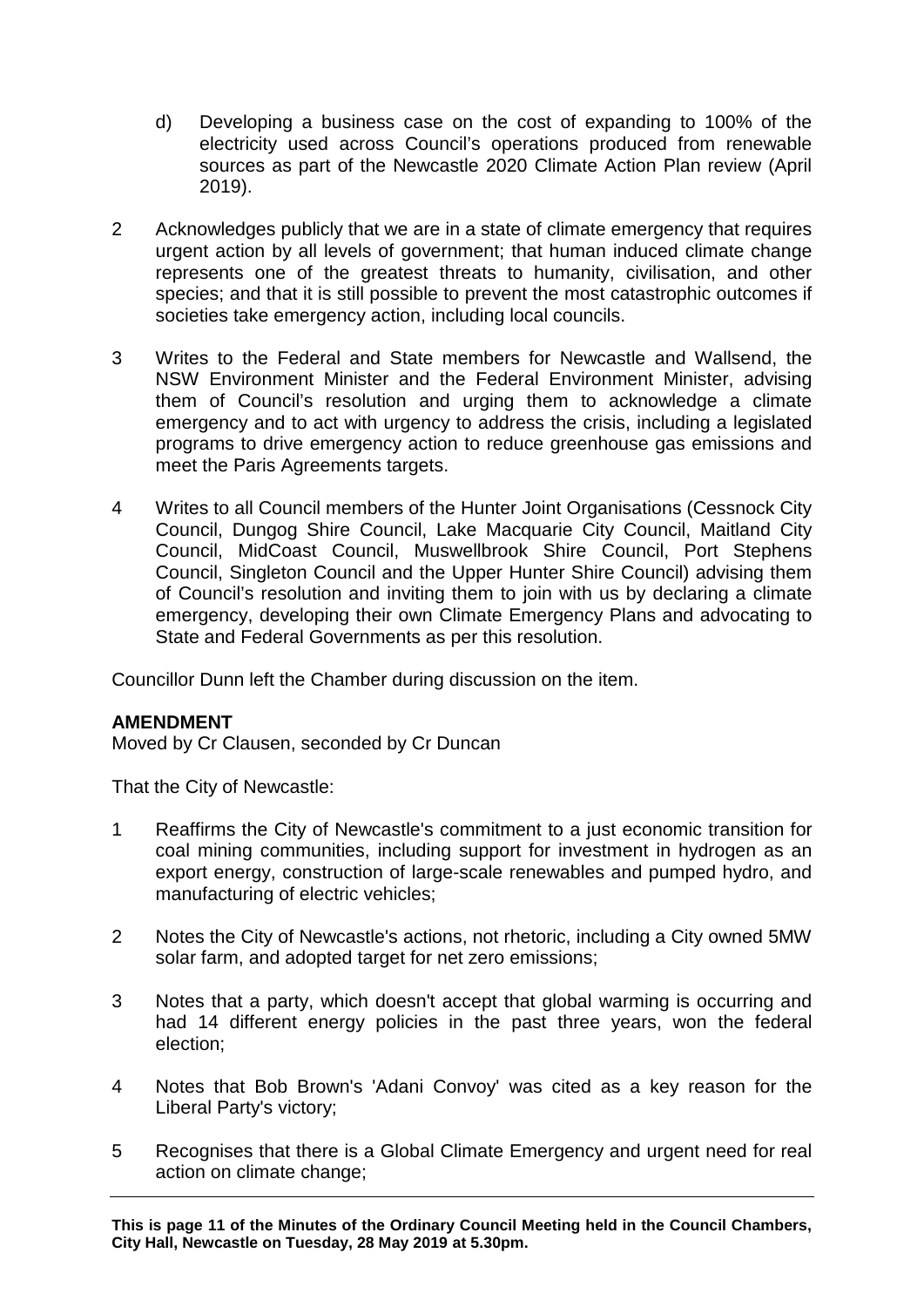- 6 Encourages environmental activists to consider the broader impact of their actions, and work towards building consensus across the political spectrum to address global warming; including raising their concerns directly with the reelected Federal Liberal National Government;
- 7 Writes to Richard Di Natale calling for the Federal Greens caucus to adopt a pragmatic approach to achieving change, rather than divisive rhetoric which ignores the concerns of impacted communities.

## **PROCEDURAL MOTION**

Moved by Cr Clausen, seconded by Cr Byrne

Council vote on the amendment in seriatim as follows: Part 1: Paragraphs 1, 2 and 5. **Part 2**: Paragraphs 3, 4, 6 and 7.

**Carried**

# **PART 1**

## **AMENDMENT**

Moved by Cr Clausen, seconded by Cr Duncan

That the City of Newcastle:

- 1 Reaffirms the City of Newcastle's commitment to a just economic transition for coal mining communities, including support for investment in hydrogen as an export energy, construction of large-scale renewables and pumped hydro, and manufacturing of electric vehicles:
- 2 Notes the City of Newcastle's actions, not rhetoric, including a City owned 5MW solar farm, and adopted target for net zero emissions:
- 5 Recognises that there is a Global Climate Emergency and urgent need for real action on climate change:

**Carried unanimously**

## **PART 2**

## **AMENDMENT**

Moved by Cr Clausen, seconded by Cr Duncan

That the City of Newcastle:

3 Notes that a party, which doesn't accept that global warming is occurring and had 14 different energy policies in the past three years, won the federal election: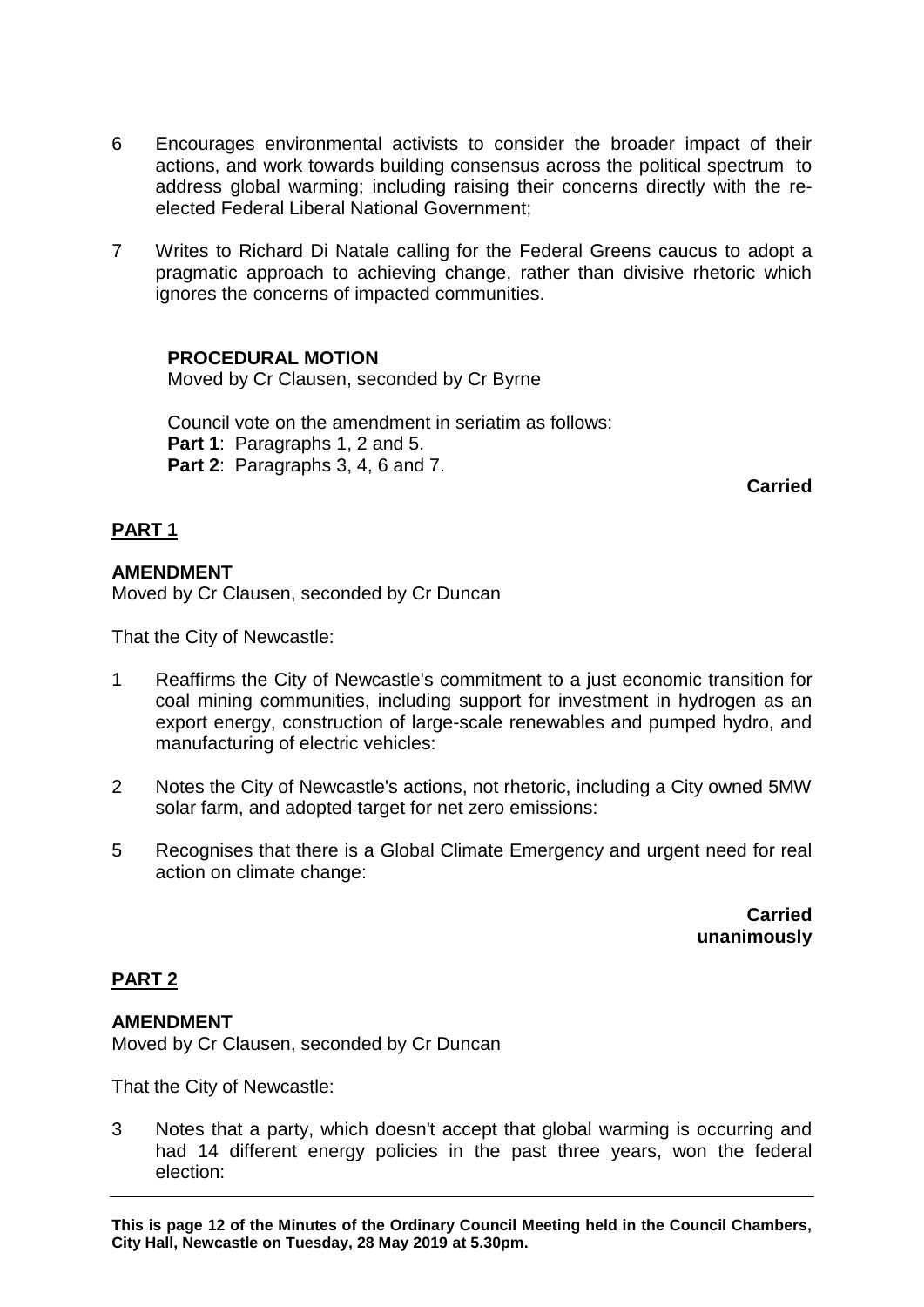- 4 Notes that Bob Brown's 'Adani Convoy' was cited as a key reason for the Liberal Party's victory;
- 6 Encourages environmental activists to consider the broader impact of their actions, and work towards building consensus across the political spectrum to address global warming; including raising their concerns directly with the reelected Federal Liberal National Government;
- 7 Writes to Richard Di Natale calling for the Federal Greens caucus to adopt a pragmatic approach to achieving change, rather than divisive rhetoric which ignores the concerns of impacted communities.

# **Carried**

The motion moved by Councillor Mackenzie and seconded by Councillor Duncan, as amended, was put to the meeting.

> **Carried unanimously**

Councillors Church, Dunn and Elliott returned to the Chamber at the conclusion of the item.

Councillor Mackenzie left the Chamber at the conclusion of the item.

# **ITEM-22 NOM 28/05/19 - CITY WELCOME SIGN UPGRADES**

## **MOTION**

Moved by Cr Duncan, seconded by Cr Byrne

That City of Newcastle:

- 1 Recognises that following City of Newcastle's successful re-branding in early 2019, our City entry signage should be updated to provide a more welcoming, modern and dynamic entrance to the City of Newcastle;
- 2 Explores partnerships with Transport: Roads and Maritime Services, Destination NSW, Newcastle Airport, Hunter Central Coast Development Corporation and other partners to develop City Gateway signage at key City of Newcastle entry points;
- 3 Considers a City Welcome Sign competition to encourage community participation, with entrants to provide detailed designs for consideration by a community design judging panel;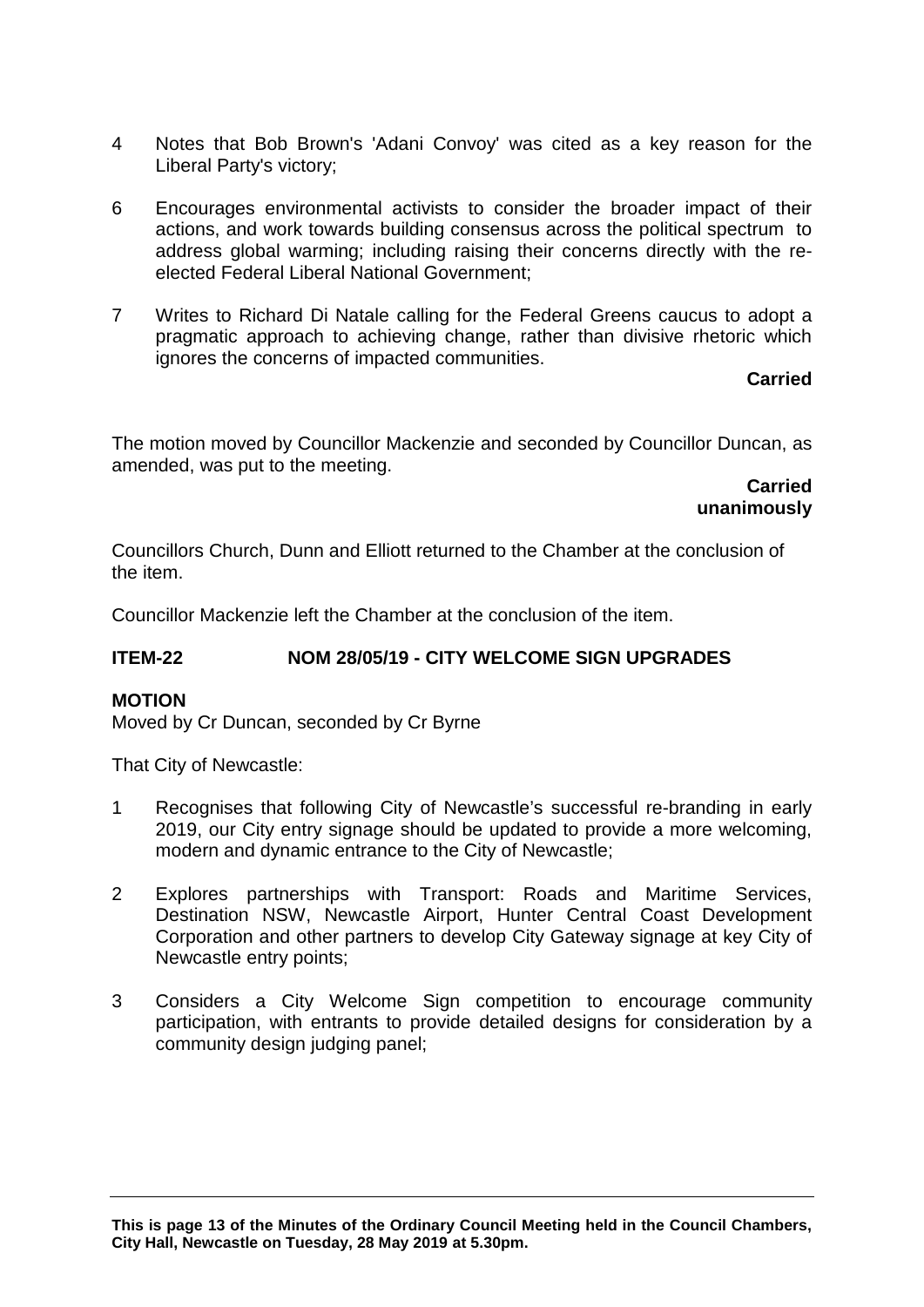4 Ensures the integration of Smart City technology in future City Welcome signage, with options to include information sharing, wayfinding, updateable community service and community safety messaging, powered by renewable energy sources.

**Carried unanimously**

#### **ITEM-23 NOM 28/05/19 - TIGHES HILL COMMUNITY NEEDS ASSESSMENT**

As Councillor Mackenzie had not returned to the Chamber, Councillor White moved the Notice of Motion submitted in his name.

## **MOTION**

Moved by Cr White, seconded by Cr Church

That the City of Newcastle

- 1 Notes the resolution of the Council on 13 May 2008 to sell the Tighes Hill School of Arts Building, to transfer the sale proceeds to the Land and Property Reserve and to allocate the funds for the provision of a purpose-built community facility for Tighes Hill and surrounding areas.
- 2 Notes that this resolution did not specify a particular type of community facility or exact location, but did subject the allocation of sale funds to:
	- a) Completion of a comprehensive needs analysis; and
	- b) Adequate consultation with community and other stakeholders.
- 3 Conducts the comprehensive needs assessment, including consultation with community and other stakeholders, for the allocation of these funds as part of the community engagement and consultation to be conducted for the development of the Local Strategic Planning Statement (LSPS) for Tighes Hill and surrounding areas, with a view to the allocation of the net settlement proceeds.

Councillor Mackenzie returned to the Chamber during discussion on the item.

**Carried unanimously**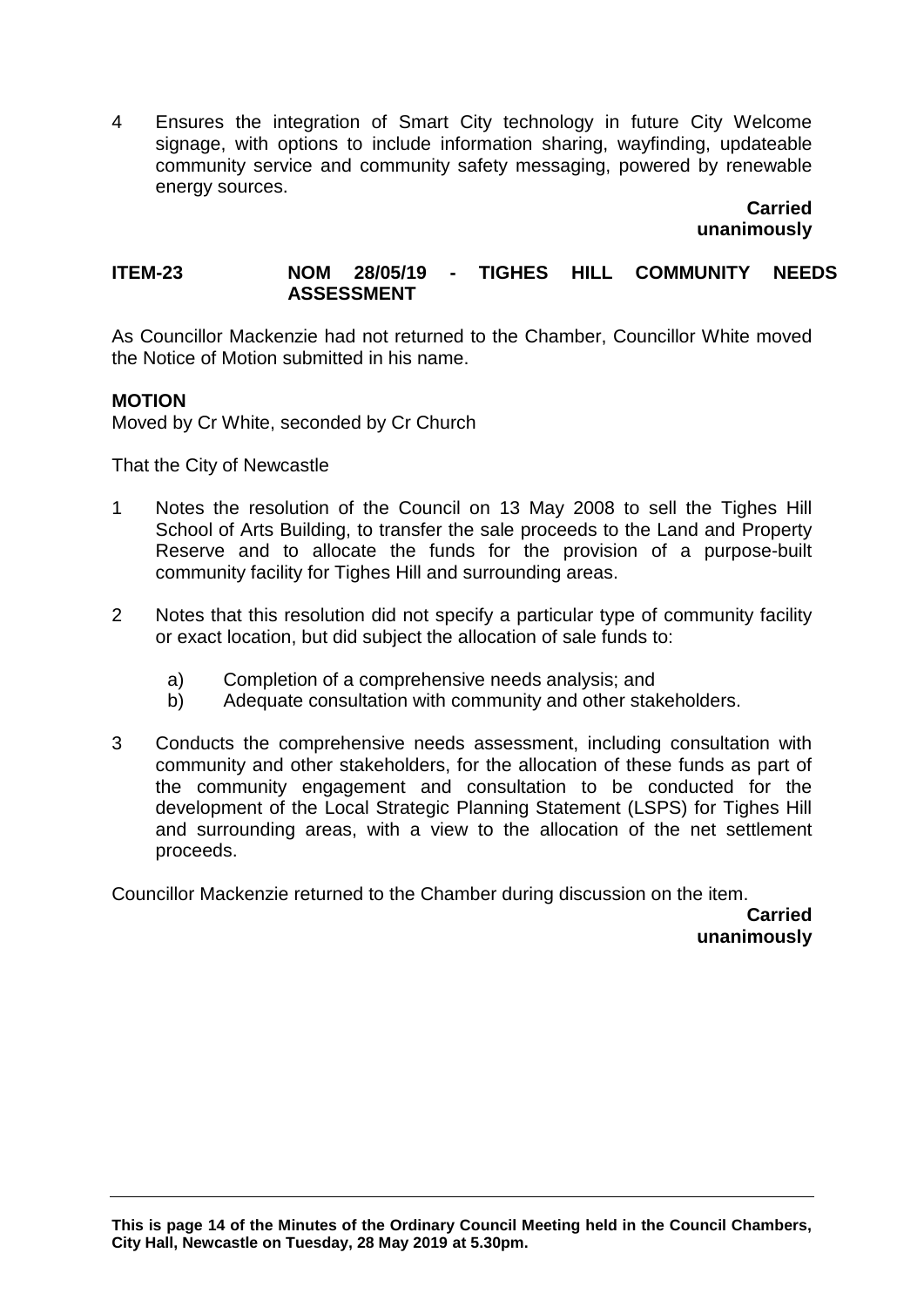# **REPORTS BY COUNCIL OFFICERS**

## **ITEM-41 CCL 28/05/19 - REVIEW OF BUSINESS IMPROVEMENT AREAS (BIAS) IN NEWCASTLE IMPLEMENTATION REPORT - CONSIDERATION OF PUBLIC SUBMISSIONS**

Council returned to discussion on this item at 7.25pm.

Council Services distributed Item 41 - Review of Business Improvement Areas (BIAs) in Newcastle Implementation Report - Consideration of Public Submissions to Councillors.

#### **MOTION**

Moved by Cr Winney-Baartz, seconded by Cr Byrne

That Council:

1 Consider Parts A, B and C in seriatim.

**Carried**

# **PART A**

## **PROCEDURAL MOTION**

Moved by Cr Winney-Baartz, seconded by Cr White

Council enter into confidential session for the reasons outlined in the business papers.

That:

- 1 Item 41 Confidential **Attachment H** has been classified confidential in accordance with the provisions of the *Local Government Act 1993* (Act) as follows:
	- a) Section 10A(2)(d) of the Act provides that Council can close a meeting to consider commercial information of a confidential nature that would if disclosed prejudice the commercial position of the person who supplied it.
	- b) Section 10B(1)(a) and (b) of the Act provides that the discussion of the item in a closed meeting must only:
		- (i) include as much of the discussion as is necessary to preserve the relevant confidentiality, privilege or security; and
		- (ii) occur if the Council is satisfied that discussion of the matter in an open meeting would, on balance, be contrary to the public interest.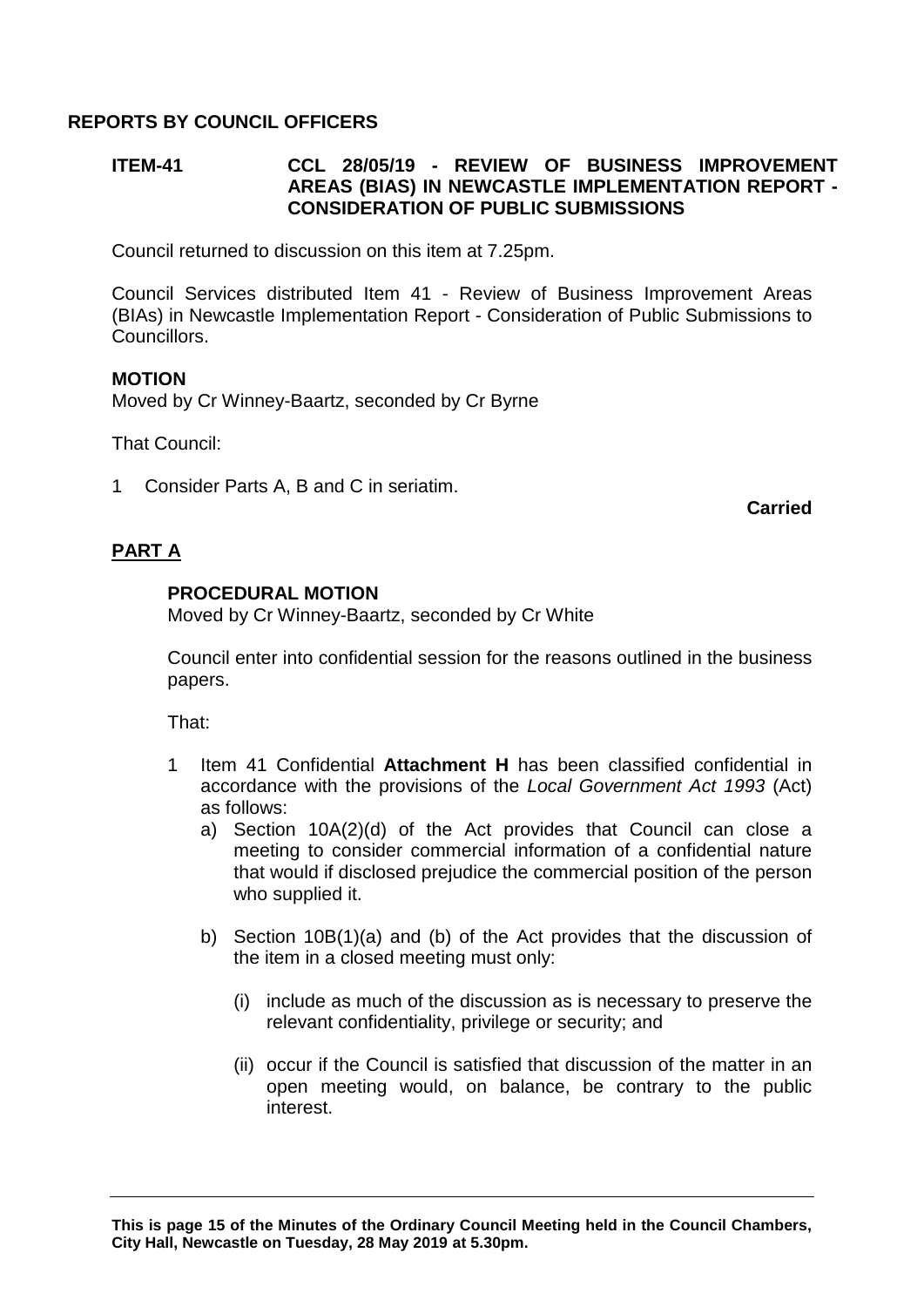- 2 Discussion of Item 41 Confidential **Attachment H** take place in a closed session, with the press and public excluded, for the following reasons:
	- a) The matter relates to Item 41 and contains information of a confidential nature that could identify and prejudice the parties involved.
	- b) It is contrary to the public interest to discuss confidential nature that could identify and prejudice the parties involved in an open meeting because the information provided to Council is provided on the basis that it will be treated by Council as commercial-in-confidence. A practice of disclosing sensitive commercial information to the public, including competitors, could result in the withholding of such information in the future. This would lead to a reduction in the supply of information relevant to Council's decision. A disclosure of confidential information by Council could result in Council being the subject of litigation for breach of confidence.
	- c) The closed session involves only as much of the discussion as is necessary to preserve the confidentiality, privilege or security.
- 3 Item 41 Confidential **Attachment H** relating to the matters specified in s10A(2)(d) of the Local Government Act 1993 be treated as confidential and remain confidential until the Chief Executive Officer determines otherwise.

**Carried**

Council moved into confidential session at 7.30pm.

During confidential session:

- The Lord Mayor allowed sufficient time for Councillors to read Item 41 Review of Business Improvement Areas (BIAs) in Newcastle Implementation Report - Consideration of Public Submissions.
- Councillor Elliott left the Chamber at 7.49pm and returned at 7.51pm.
- A procedural motion moved by Councillor Mackenzie and seconded by Councillor Church to lay Item 41 - Review of Business Improvement Areas (BIAs) in Newcastle Implementation Report - Consideration of Public Submissions, on the table pending a legal advice workshop for Councillors so Council could make an informed decision was put to the meeting and declared defeated.
- The Manager Legal collected Item 41 Confidential **Attachment H** at the conclusion of confidential session.

## **PROCEDURAL MOTION**

Moved by Cr Winney-Baartz, seconded by Cr Byrne

Council move back into open Council.

**Carried unanimously**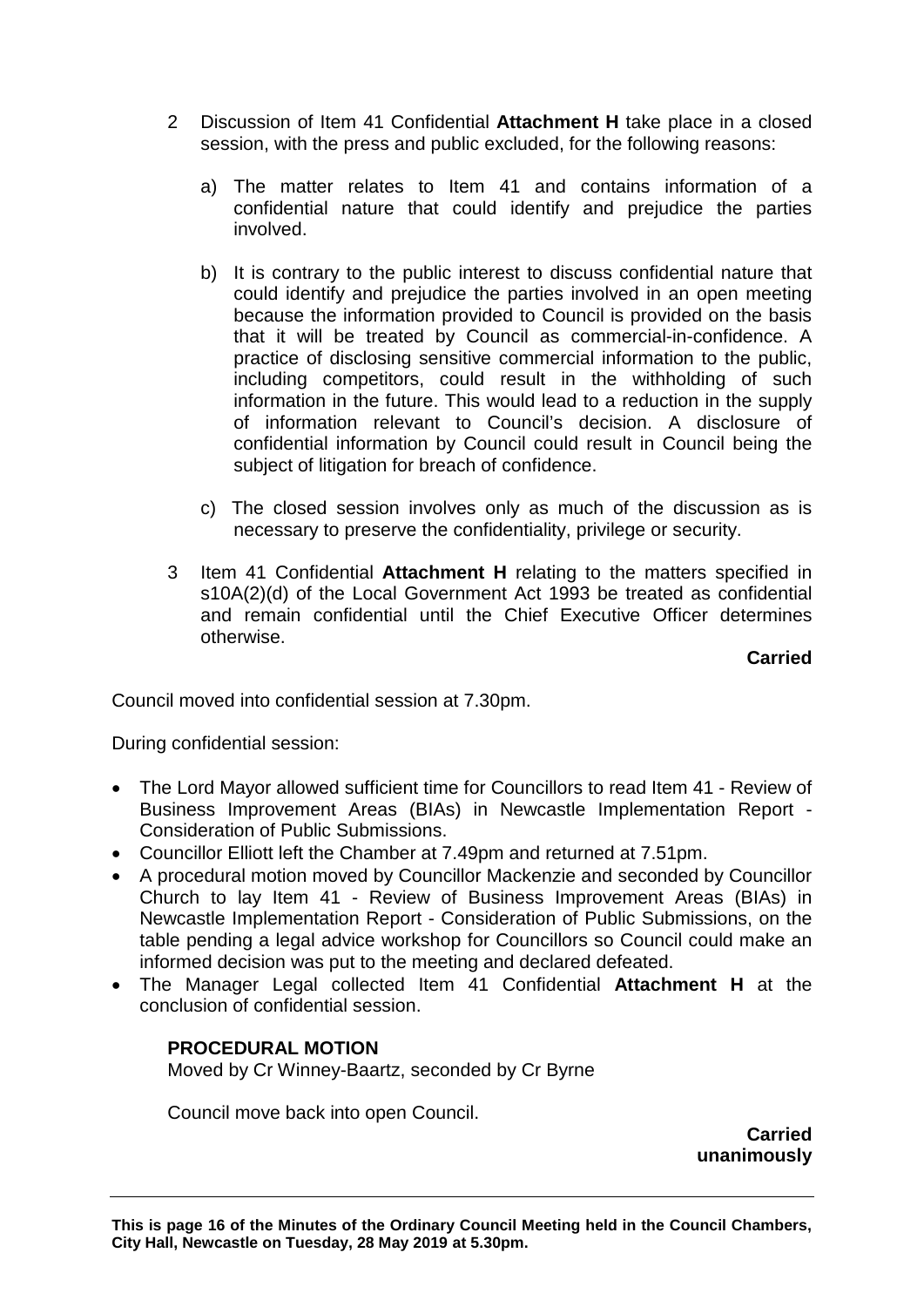Council reconvened in open session at 8.35pm.

# **PART B**

# **MOTION**

Moved by Cr Dunn, seconded by Cr Winney-Baartz

That Council

- 1 Notes the submissions received during the public exhibition period summarised at **Attachment A**.
- 2 Notes that no Business Improvement Association (BIA) applied to present to an invited Public Voice (PV) session on 21 May 2019.
- 3 Endorses a new model for the expenditure of special rate levies within the Newcastle Local Government Area in accordance with the model set out in the AECOM's Review of BIAs in Newcastle (Implementation Report) at **Attachment C.**
- 4 Endorses the Chief Executive Officer to finalise and execute a one-year service arrangement to a maximum of \$100,000 (exc GST) with business improvement associations consistent with this resolution and the model set out in the Implementation Report.
- 5 Authorises the Chief Executive Officer to approve the works, services, facilities or activities to be undertaken by the business improvement associations in accordance with the service arrangement.
- 6 Notes that all special rate levies released must be spent in accordance with the purpose provided in section 495 of the Local Government Act 1993 and more specifically as nominated in CN's Our Budget.
- 7 Notes that special rate levies not released to a business improvement association will be allocated to works, services, facilities or activities in the relevant business district via a contestable funding arrangement.
- 8 Endorses that special rates levied from the New Lambton business district to be allocated via contestable funding.
- 9 Does not enter into a new service arrangement with Newcastle Business Improvement Association on the basis of breaches of the previous Funding and Service Deed of Agreement and ongoing governance concerns.
- 10 Notes the identified breaches of the current Funding and Service Deed of Agreement by Hamilton Chamber of Commerce as detailed in confidential **Attachment H.**
- 11 Terminates the Funding and Service Deed of Agreement with Hamilton Chamber of Commerce effective 29 May 2019 for the reasons set out in confidential **Attachment H**.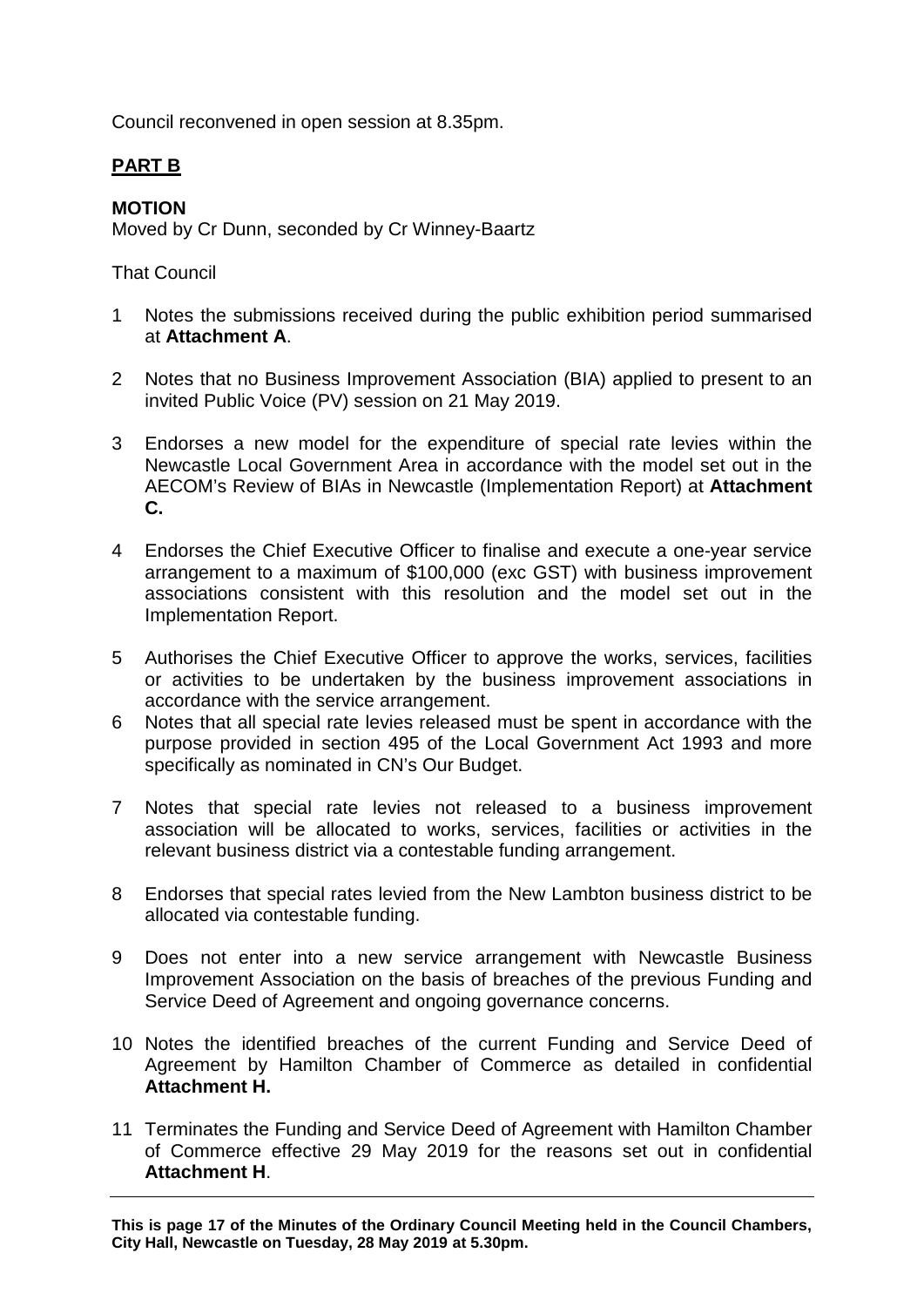# **PROCEDURAL MOTION**

Moved by Cr Mackenzie, seconded by Cr Church

Part B be considered in seriatim.

**Defeated**

The motion moved by Councillor Dunn and seconded by Councillor Winney-Baartz was put to the meeting.

**Carried**

# **PART C**

# **MOTION**

Moved by Cr Clausen, seconded by Cr Byrne

That Council

1 Does not enter into a new service arrangement with Hamilton Chamber of Commerce on the basis of breaches of the previous Funding and Service Deed of Agreement and ongoing governance concerns.

# **PROCEDURAL MOTION**

Moved by Cr Mackenzie, seconded by Cr Church

The item lay on the table pending a closed confidential Councillor workshop where we are properly briefed about the legal implications of the information that was provided in Attachment H prior to making a decision of this magnitude.

| <b>For the Procedural Motion:</b>                                           | <b>Councillors</b><br>Mackenzie.                          | Church, | Elliott | and |
|-----------------------------------------------------------------------------|-----------------------------------------------------------|---------|---------|-----|
| <b>Against the Procedural Motion:</b> Lord Mayor, Cr Nelmes and Councillors | Byrne, Clausen, Duncan, Dunn, White<br>and Winney-Baartz. |         |         |     |

## **Defeated**

The motion moved by Councillor Clausen and seconded by Councillor Byrne was put to the meeting.

| <b>For the Motion:</b>     |  |                                            | Lord Mayor, Cr Nelmes and Councillors Byrne,<br>Clausen, Duncan, Dunn, White and Winney-Baartz. |  |
|----------------------------|--|--------------------------------------------|-------------------------------------------------------------------------------------------------|--|
| <b>Against the Motion:</b> |  | Councillors Church, Elliott and Mackenzie. |                                                                                                 |  |

**Carried**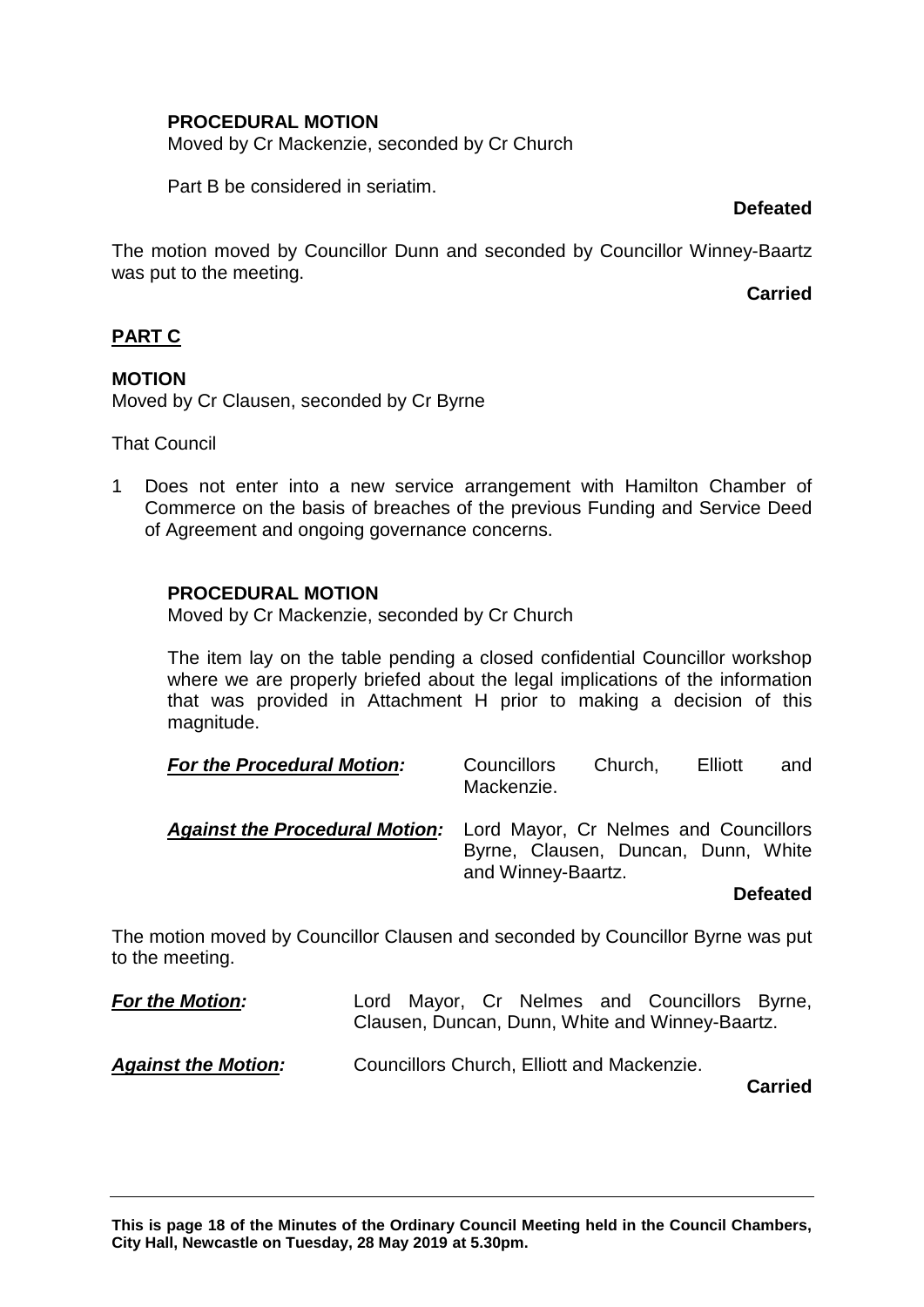#### **CONFIDENTIAL REPORTS**

#### **PROCEDURAL MOTION**

Moved by Cr Clausen, seconded by Cr Byrne

Council extend its meeting time by half an hour to conclude business by 10.00pm.

**Carried**

#### **PROCEDURAL MOTION**

Moved by Cr Duncan, seconded by Cr Clausen

Council move into confidential session for the reasons outlined in the business papers.

**Carried**

Council moved into confidential session at 9.18pm.

Councillor Elliott requested to be excused and retired from the meeting at 9.18pm.

During confidential session:

- Councillor Clausen was absent from the Chamber when the vote was taken on Item 4 - Tender - Supply of Base and Sub Base Materials for Contract No. 2019/251T.
- Council Services distributed Confidential Item 9 Organisational Change to Councillors.
- The Lord Mayor allowed Councillors sufficient time to read Confidential Item 9 Organisational Change.
- Council Services collected the report at the conclusion of Confidential Item 9 Organisational Change.
- Councillors Church and Mackenzie left the meeting at the conclusion of Confidential Item 9 - Organisational Change.

## **PROCEDURAL MOTION**

Moved by Cr White, seconded by Cr Dunn

Council move back into open Council.

**Carried unanimously**

Council reconvened in open session at 9.33pm and the Chief Executive Officer reported the resolutions of confidential session.

The Lord Mayor noted Council's disappointment at the retirement of Councillors Mackenzie, Elliott and Church before the end of the meeting.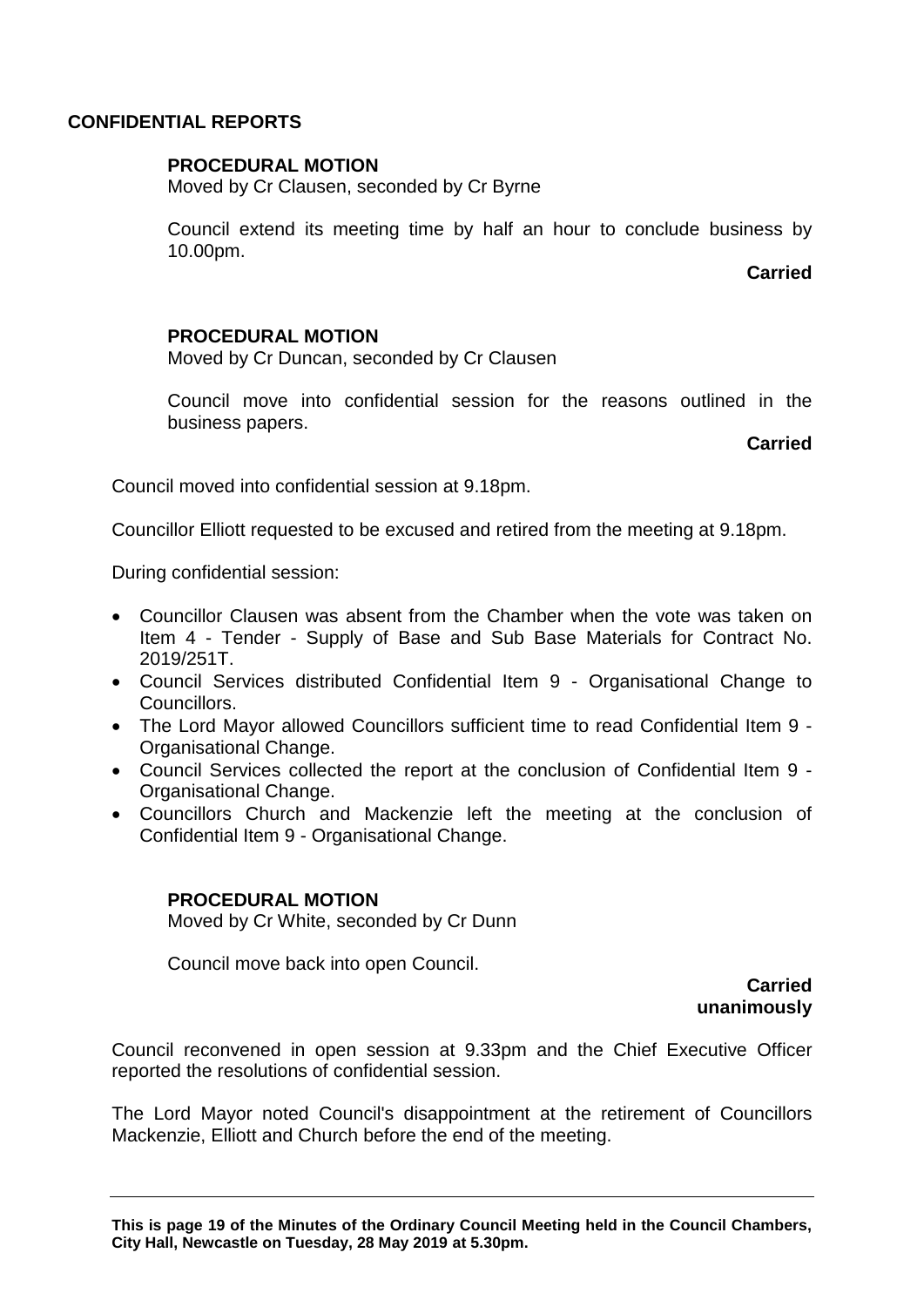## **ITEM-2 CON 28/05/19 - TENDER - SUPPLY OF READY MIXED CONCRETE FOR CONTRACT NO. 2019/272T**

#### **MOTION**

Moved by Cr Dunn, seconded by Cr Byrne

That Council:

- 1 Accept the following tenders for Contract No. 2019/272T Supply of Ready Mixed Concrete:
	- i) Boral Resources (County) Pty Ltd;
	- ii) Entire Concrete Pty Ltd;
	- iii) Hanson Construction Materials Pty Ltd;
	- iv) Holcim Australia Pty Ltd;
	- v) Hunter Readymixed Concrete Pty Ltd;
	- vi) Hymix Australia Pty Ltd; and
	- vii) Premier Concrete (NSW) Pty Ltd.
- 2 This confidential report relating to the matters specified in s10A(2)(d) of the *Local Government Act 1993* be treated as confidential and remain confidential until the Chief Executive Officer determines otherwise.

**Carried unanimously**

## **ITEM-3 CON 28/05/19 - TENDER - ELECTRICAL AND COMMUNICATION SERVICES FOR CONTRACT NO. 2019/320T**

## **MOTION**

Moved by Cr Winney-Baartz, seconded by Cr Duncan

That Council:

- 1 Accept the following tenders for the provision of electrical and communication services for contract No. 2019/320T:
	- i) Novocastrian Electrical Contractors Pty Ltd;
	- ii) JAG Power & Data Solutions; and
	- iii) REES Electrical Pty Ltd.
- 2 Accept the following tenders for the provision of building control installation and maintenance services for Contract No. 2019/320T:
	- i) Hunter Electrical Services
	- ii) JAG Power & Data Solutions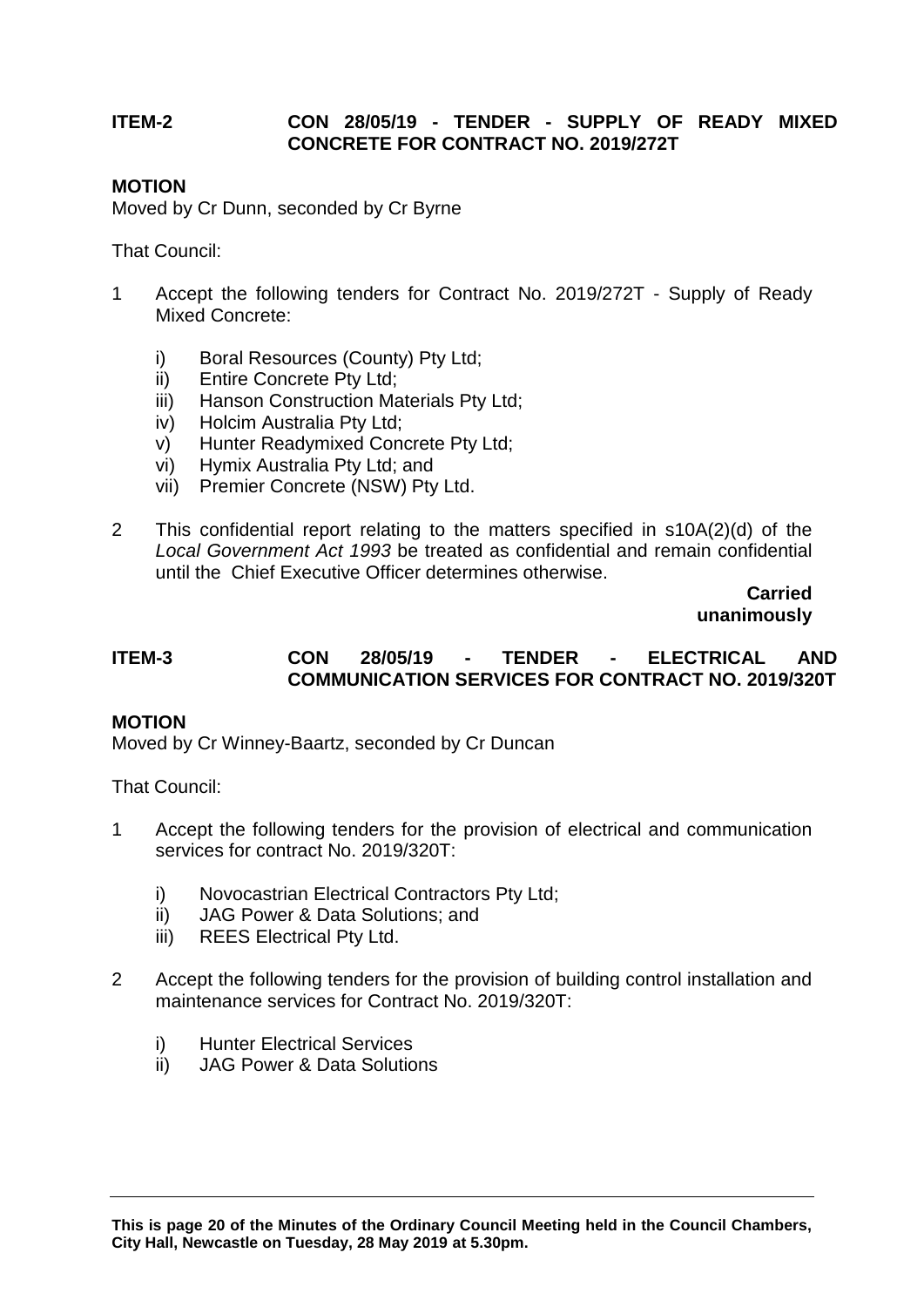3 This confidential report relating to the matters specified in s10A(2)(d) of the *Local Government Act 1993* be treated as confidential and remain confidential until the Chief Executive Officer determines otherwise.

**Carried unanimously**

## **ITEM-4 CON 28/05/19 - TENDER - SUPPLY OF BASE AND SUB BASE MATERIALS FOR CONTRACT NO. 2019/251T**

## **MOTION**

Moved by Cr Dunn, seconded by Cr Winney-Baartz

That Council:

- 1 Accept the following tenders for Contract No. 2019/251T Supply of Road Base and Sub Base Materials:
	- i) Boral Resources (NSW);
	- ii) SCE Recycling Hunter;
	- iii) Daracon Quarries; and
	- iv) Metromix.
- 2 This confidential report relating to the matters specified in s10A(2)(d) of the *Local Government Act 1993* be treated as confidential and remain confidential until the Chief Executive Officer determines otherwise.

**Carried unanimously**

#### **ITEM-5 CON 28/05/19 - TENDER - ASPHALTIC CONCRETE SERVICES FOR CONTRACT NO. 2019/252T**

#### **MOTION**

Moved by Cr Dunn, seconded by Cr Byrne

That Council:

- 1 Accept the following tenders for Contract No. 2019/252T Asphalt Concrete Services:
	- i) Colas New South Wales Pty Ltd;
	- ii) Downer EDI Works Pty Ltd;
	- iii) Fenworx Pty Ltd trading as Newport Asphalt:
	- iv) Bitupave Limited trading as Boral Asphalt;
	- v) ANA Industries Pty Ltd;
	- vi) Fulton Hogan Industries Pty Ltd;
	- vii) Ian Rich Asphalt Pty Ltd;
	- viii) Accurate Asphalt & Road Repairs Pty Ltd; and
	- ix) Mr Diggit Pty Ltd.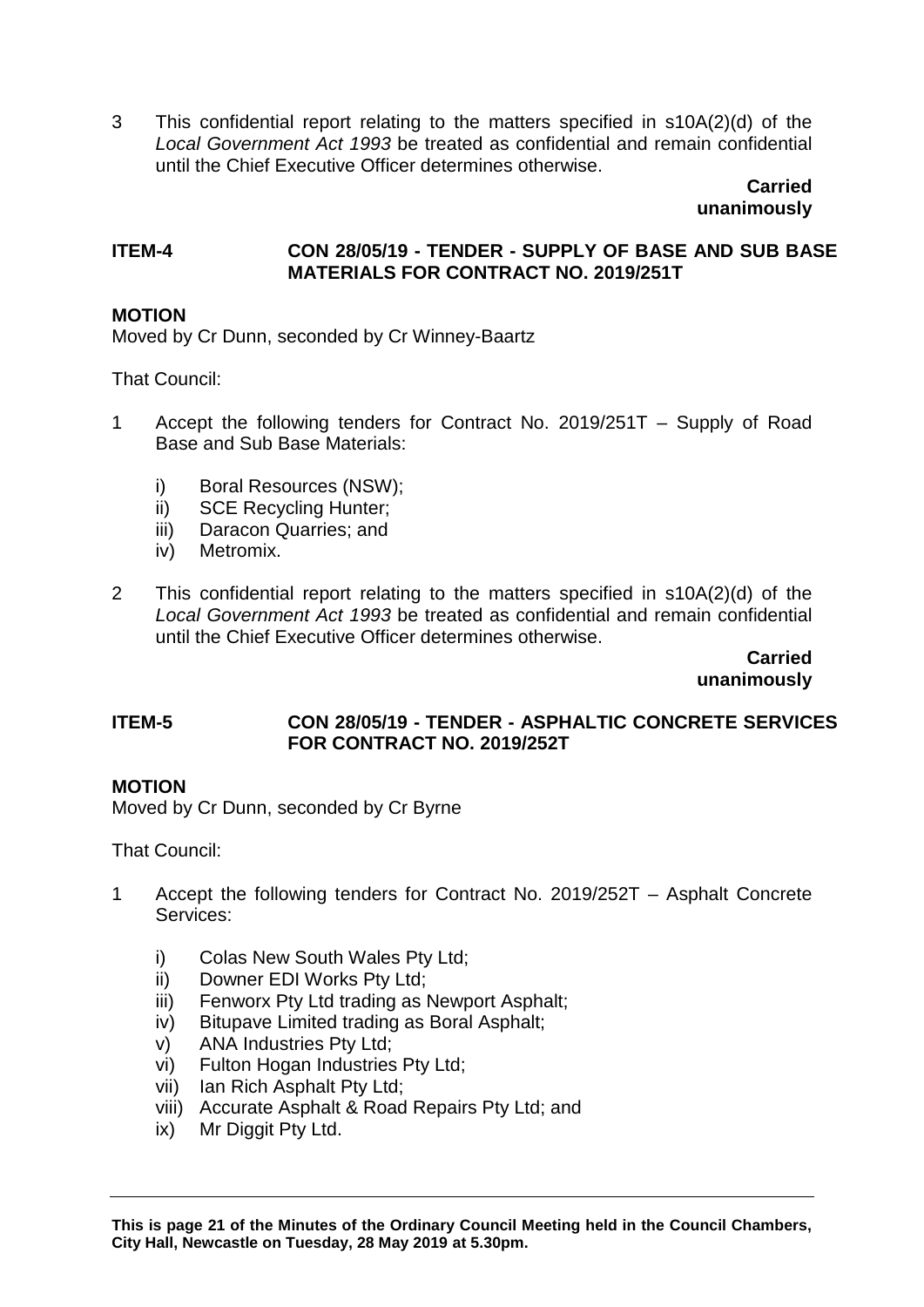2 This confidential report relating to the matters specified in s10A(2)(d) of the *Local Government Act 1993* be treated as confidential and remain confidential until the Chief Executive Officer determines otherwise.

#### **Carried**

## **ITEM-6 CON 28/05/19 - TENDER - ROAD PAVEMENT REJUVENATION SERVICES FOR CONTRACT NO. 2019/254T**

## **MOTION**

Moved by Cr Duncan, seconded by Cr Dunn

That Council:

- 1 Accept the following tenders for Contract No. 2019/254T Road Pavement Rejuvenation Services for:
	- i) Colas Contracting Pty Ltd;
	- ii) BMR Quarries Pty Ltd (Trading as Roadwork Industries); and
	- iii) Fulton Hogan Industries Pty Ltd
- 2 This confidential report relating to the matters specified in s10A(2)(d) of the *Local Government Act 1993* be treated as confidential and remain confidential until the Chief Executive Officer determines otherwise.

**Carried unanimously**

## **ITEM-7 CON 28/05/19 - TENDER - TYRRELL STREET BRIDGE REPLACEMENT FOR CONTRACT NO. 2019/300T**

#### **MOTION**

Moved by Cr Dunn, seconded by Cr Byrne

That Council:

- 1 Accept the tender of Civil Mining and Construction Pty Ltd in the amount of \$2,959,834 (excluding GST) for the Tyrrell Street Bridge Replacement for Contract No. 2019/300T.
- 2 This confidential report relating to the matters specified in s10A(2)(d) of the *Local Government Act 1993* be treated as confidential and remain confidential until the Chief Executive Officer determines otherwise.

**Carried unanimously**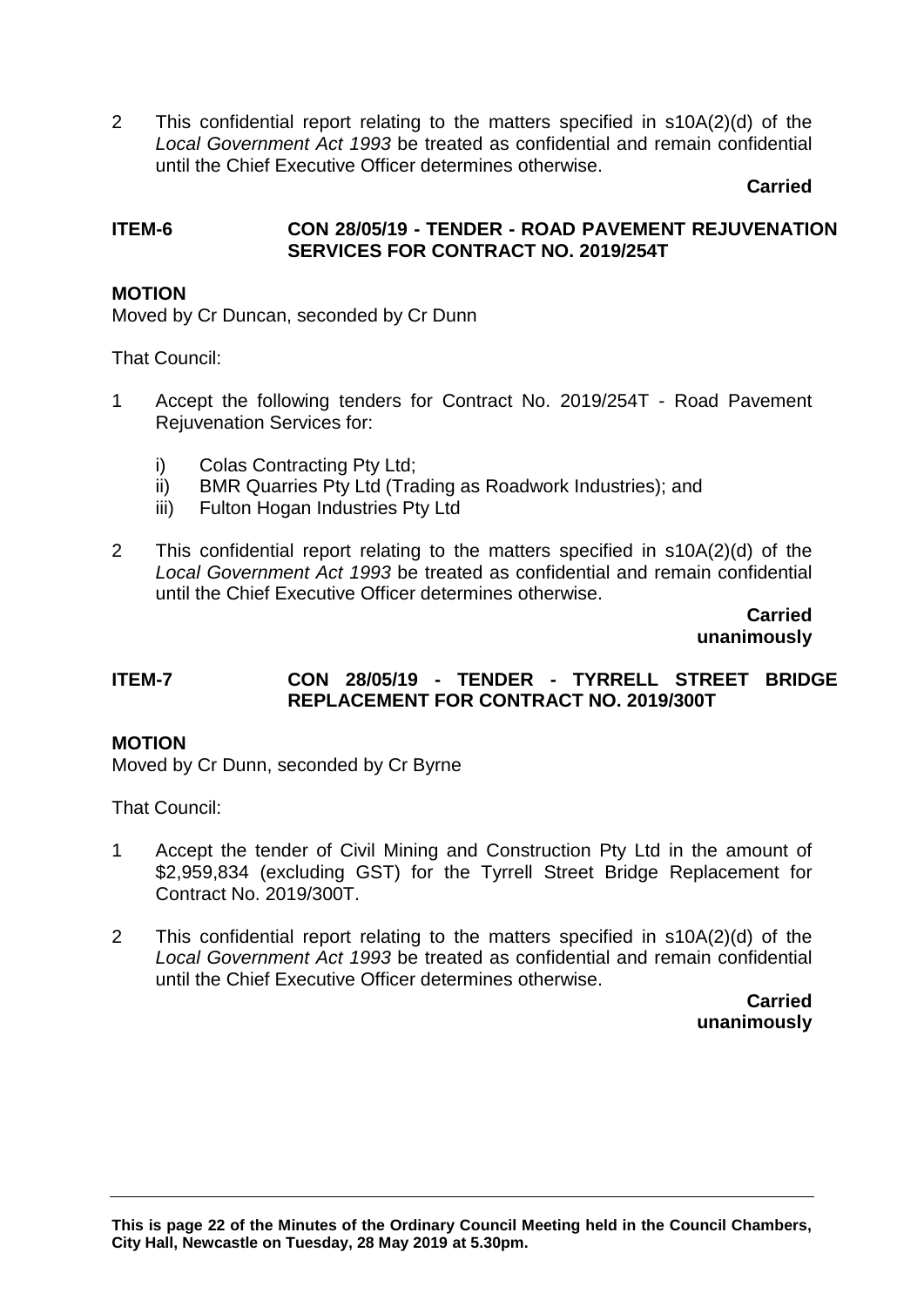# **ITEM-8 CON 28/05/19 - TENDER - PROCUREMENT OF A GRAND PIANO FOR CONTRACT 2019/404T**

# **MOTION**

Moved by Cr Duncan, seconded by Cr Byrne

That Council:

- 1 Reject the tender received for the procurement of a grand piano for Contract No. 2019/404T.
- 2 Authorise CN officers to commence negotiations with the Exclusive Piano Group with a view to entering into a contract for the procurement of a Steinway D-274 grand piano.
- 3 This confidential report relating to the matters specified in s10A(2)(d) of the *Local Government Act 1993* be treated as confidential and remain confidential until the Chief Executive Officer determines otherwise.

**Carried unanimously**

## **ITEM-9 CON 28/05/19 - ORGANISATIONAL CHANGE**

#### **MOTION**

Moved by Cr Dunn, seconded by Cr Mackenzie

That Council:

- 1 Establish the Transport and Compliance Service Unit within the Governance Directorate, for the effective delivery of Transport Strategy, Transport Operations and Compliance Services, and approve the position of Manager Transport and Compliance Services in accordance with the requirements of the Local Government Act.
- 2 This confidential report relating to the matters specified in s10A(2)(a) of the Local Government Act 1993 be treated as confidential and remain confidential until Councillors are advised by the Chief Executive Officer that the new structure has been communicated to all staff within affected teams.

**Carried**